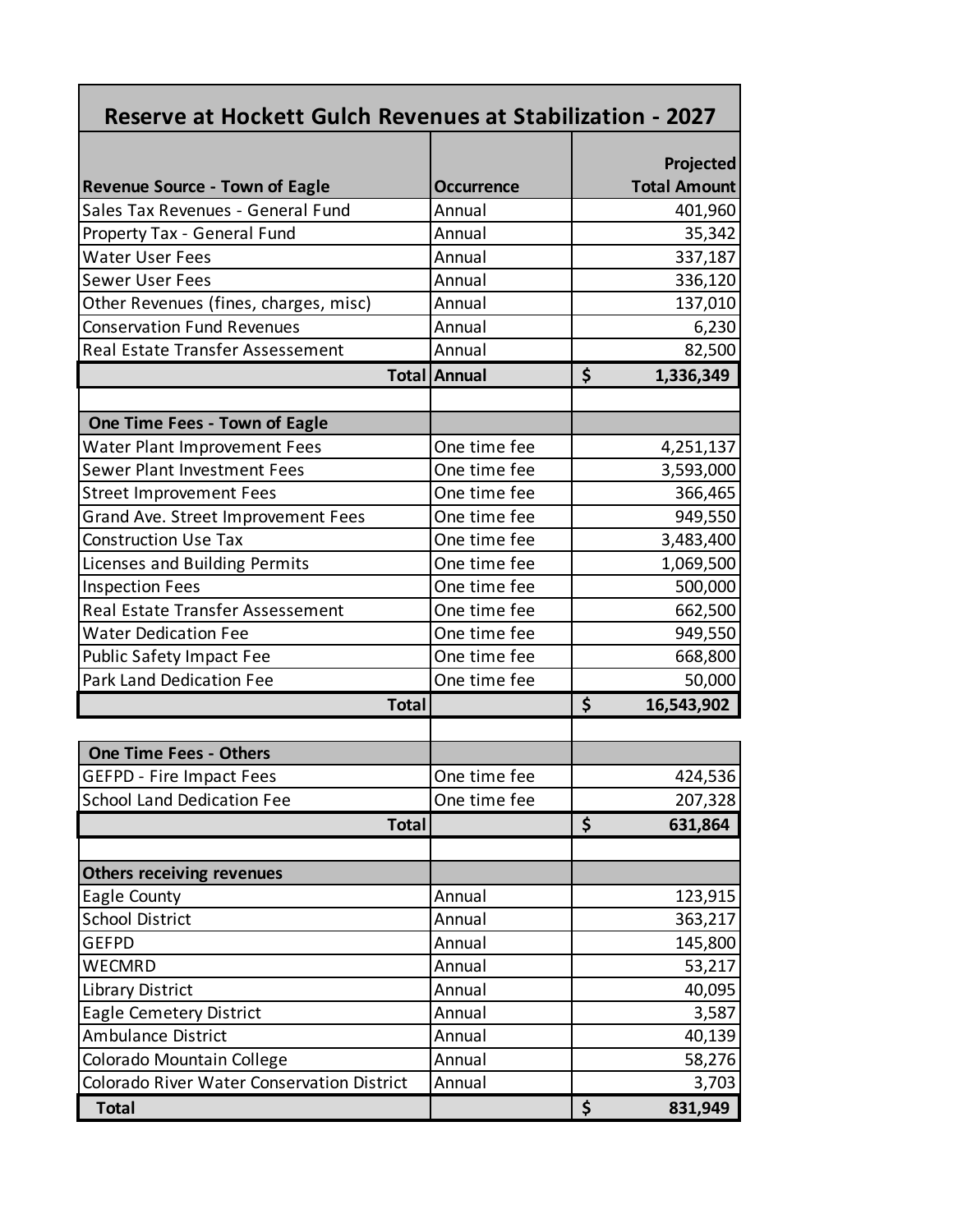# **Stan Bernstein and Associates, Inc.**

*Financial Planners and Consultants For Local Governments, Municipal Bond Underwriters, and Real Estate Developers PO Box 5342 Vail, Colorado 81658 970-390-9162 amy.bernstein.greer@gmail.com*

### MEMORANDUM

TO: Mr. Dan Metzger, Sr. Vice President, Brue Baukol Capital Partners

FROM: Amy Greer

DATE: May 20, 2019

SUBJECT: Analysis of Potential Incremental Town of Eagle Revenues Generated, and General Fund Expenditures Incurred as a result of the Reserve at Hockett Gulch PUD

In accordance with your request Stan Bernstein and Associates, Inc. has developed this **ANALYSIS OF POTENTIAL INCREMENTAL TOWN OF EAGLE REVENUES GENERATED, AND GENERAL FUND EXPENDITURES INCURRED, AS A RESULT OF THE RESERVE AT HOCKETT GULCH PUD** (the "Fiscal Impact Analysis").

### **THE RESERVE AT HOCKETT GULCH PUD**

The Fiscal Impact Analysis is based upon the construction of a total of 500 residential units and 30,000 square feet of commercial space. It is expected that buildout will be complete by the end of 2025 with an aggregate non-inflated value of approximately \$175.25 million as set forth on Schedule 1. Based upon an average occupancy of 1.80 persons per home it is projected that The Reserve at Hockett Gulch will generate approximately 900 full-time equivalent incremental residents at full-buildout.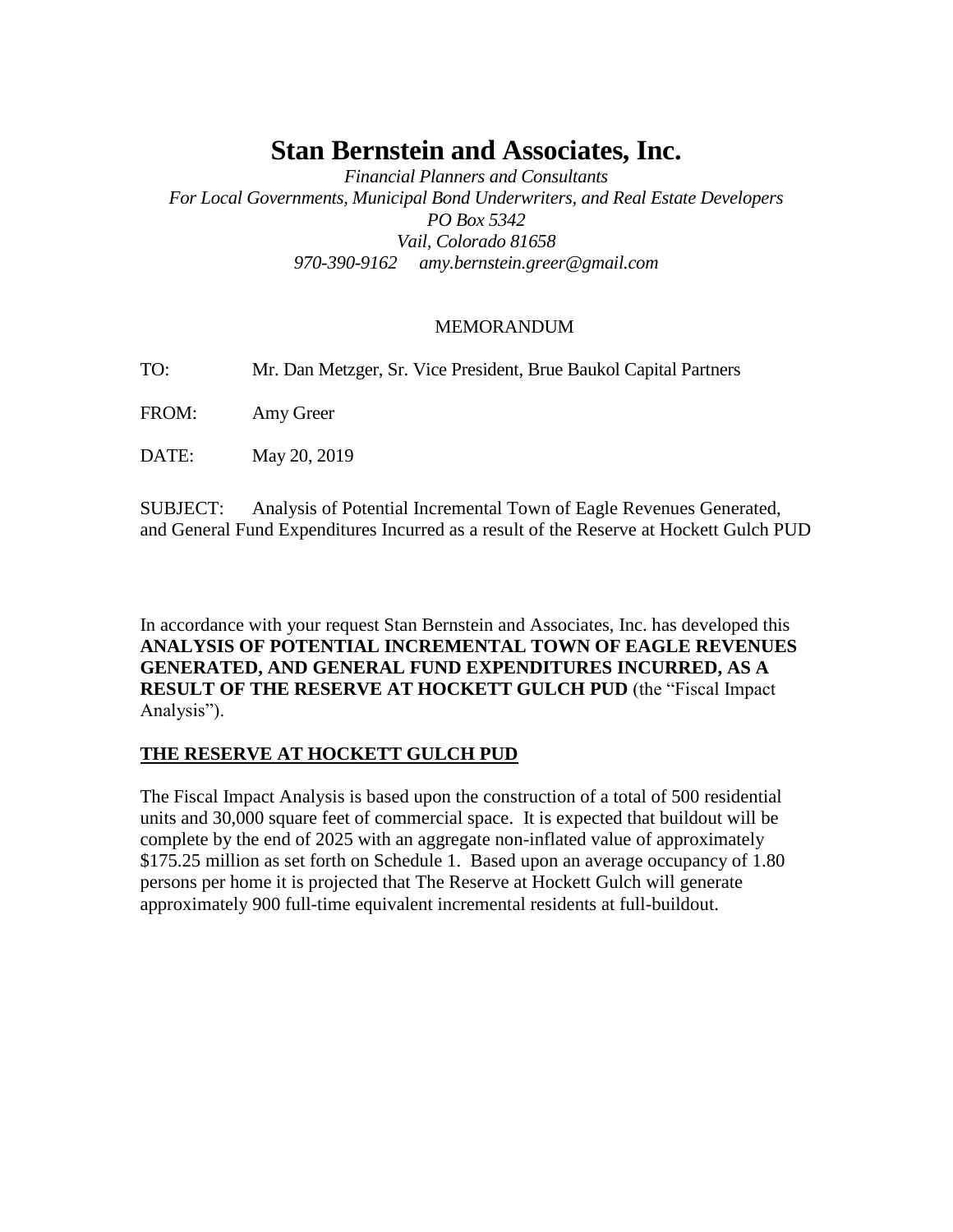Memorandum May 20, 2019 Page 2 of 6

## **INCREMENTAL TOWN OF EAGLE REVENUES, AND GENERAL FUND EXPENDITURES, BY INDIVIDUAL ACCOUNTING FUNDS**

The following paragraphs summarize the forecasted non-inflated incremental Town of Eagle revenues, and incremental general fund expenditures, by individual accounting funds.

- **General Fund (Exhibit I, page 1)** Incremental General Fund revenues are forecasted to exceed incremental expenditures by approximately \$109,957 annually at stabilization (year 2027). It should be understood that Exhibit I assumes that only 3% of the incremental Town of Eagle's 4% sales tax revenues will be used to fund incremental General Fund expenditures (i.e., the remaining 1% incremental sales tax revenues will be transferred to the Town of Eagle's Capital Improvements Fund).
- **Capital Improvement Fund (Exhibit II, page 2)** Incremental Capital Improvement Fund revenues, which include street impact fees, Grand Avenue street impact fees, 4% construction use tax revenues, and 1% of the incremental sales tax revenues, are forecasted to generate in excess of \$5.35 million on a non-inflated basis during the analysis period. These revenues will be available to fund incremental capital expenditures necessitated by the Town of Eagle.
- **Sales Tax Capital Improvement Fund (Exhibit III, page 3)** Incremental Sales Tax Capital Improvement Fund revenues, which include 0.5% sales tax revenues, are forecast to generate in excess of \$291,000 on a non-inflated basis during the analysis period. These revenues will be available to fund the debt service for the River Park, as well as fund other Town park and pathway capital improvements necessitated by the Town.
- **Water Fund (Exhibit IV, page 4)** Incremental Water Fund user fee revenues are forecast to generate approximately \$337,000 annually at full buildout. These revenues will be available to defray water utility operating costs and for transfer to the General Fund. Incremental Water Fund plant investment fee revenues are based on a total of 395.0 EQR's per the Town of Eagle code and total approximately \$4.25 million. This assumes a tap fee rate of \$9,258 per EQR in 2019 with 15% annual increases in 2020 - 2022 and 3% annual increases thereafter. It is assumed that these revenues will be used to pay water utility related capital and/or debt service costs.
- **Wastewater Fund (Exhibit IV, page 4)** Incremental Wastewater Fund user fee revenues are forecast to generate approximately \$340,000 annually at stabilization. These revenues will be available to defray wastewater utility operating costs and for transfer to the General Fund. Incremental Sewer Fund plant investment fee revenues are based on 395.0 EQR's per the Town of Eagle code and total approximately \$3.59 million.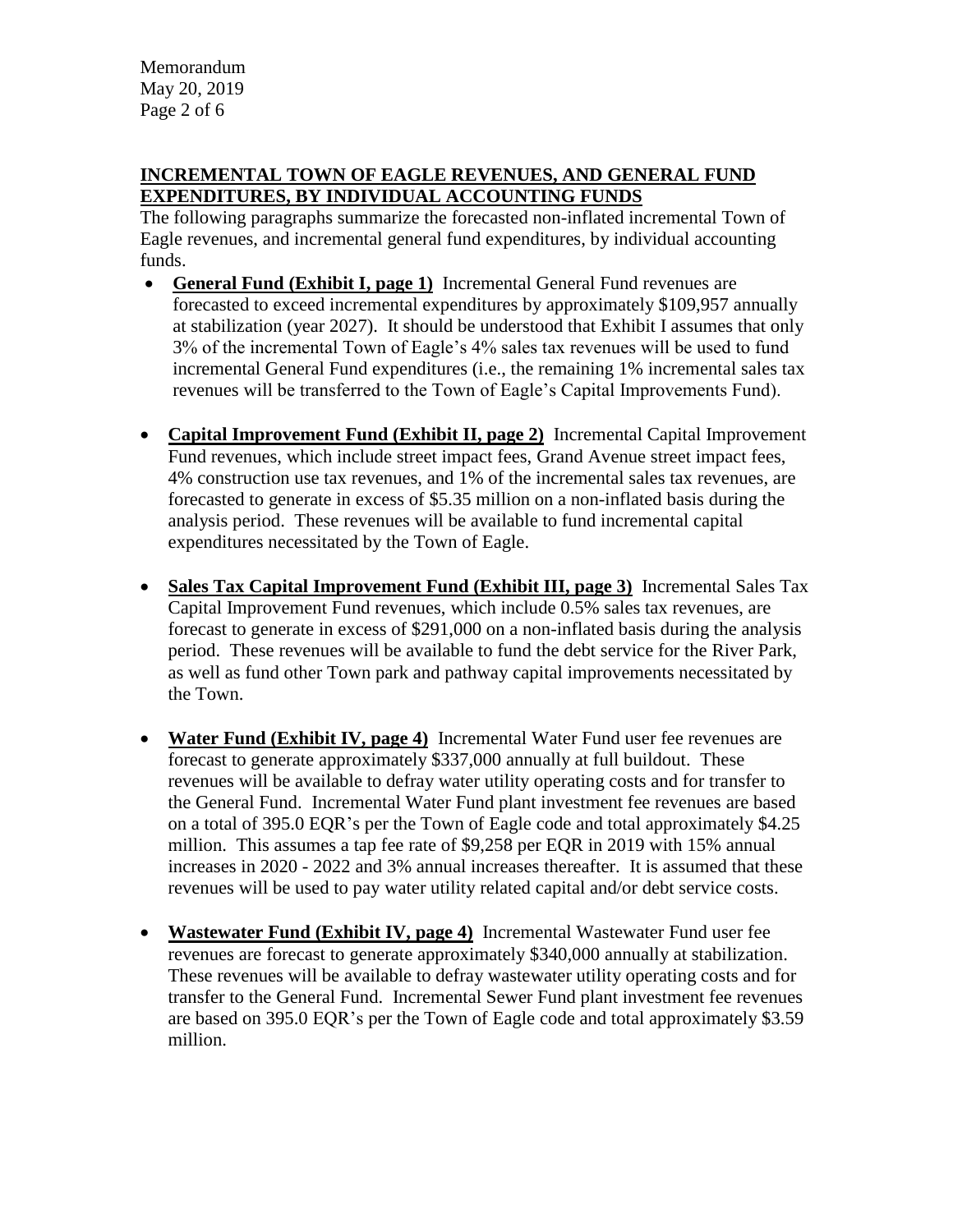Memorandum May 20, 2019 Page 3 of 6

### **APPROACH, METHODOLOGY AND UNDERLYING ASSUMPTIONS**

Stan Bernstein and Associates, Inc. believes that the most understandable way to assess The Reserve at Hockett Gulch revenue and expenditure impacts to the Town of Eagle is to identify (i) the incremental General Fund revenue and expenditure impacts, and (ii) the individual revenue impacts for the Town of Eagle's Capital Improvements Fund, Water Fund, Wastewater Fund, and Refuse Fund. Although not a direct revenue impact to the Town of Eagle, the incremental Fire Impact Fee revenues have also been identified. The incremental revenue and expenditure impacts have been identified for the years ending December 31, 2019 through 2028.

**Incremental Town of Eagle Assessed Valuation.** Incremental assessed valuation expected to be generated as a result of The Reserve at Hockett Gulch is forecast to increase from approximately \$130,260 in 2018 to approximately \$14.58 million for tax collection year 2027 as set forth on Schedule 1. Assessed valuation is expected to increase as a result of the completion of residential units and commercial square feet. Assessed valuation forecasts do not include the impacts of inflation and assume commercial property will be assessed at 29% of market value and residential units will be assessed at 7.20% of market value.

**Incremental Town of Eagle Property Tax Revenues**. Incremental Town of Eagle property tax revenues expected to be generated from The Reserve at Hockett Gulch are forecast to increase from \$316 for tax collection year 2020 to \$35,342 by tax collection year 2027 as presented on Exhibit I, page 1. This assumes that the Town of Eagle General Fund mill levy remains 2.424.

**Incremental Town of Eagle Sales and Use Tax Revenues**. Non-inflated incremental Town of Eagle 4% sales tax revenues expected to be generated from Reserve at Hockett Gulch are forecast to increase from \$160,784 for tax collection year 2021 to \$401,960 by tax collection year 2026 as presented on Schedule 2, page 9. Sales tax revenues have been forecasted for the Town of Eagle's General Fund (3%) and Capital Improvements Fund (1%). The sales tax revenue forecasts assume that an average of 1.8 persons will occupy each completed living unit; it is assumed that 100% of residential living units will be occupied for a full-year. It is assumed that each "full-year equivalent household" will generate incremental sales-taxable expenditures averaging \$20,098 annually (this level of expenditure was calculated by dividing the year 2018 budgeted taxable sales (\$92.45 million) by the number of Town of Eagle households (2,300) which results in an average taxable expenditure per capita of \$40,197 which has been factored by 50% to compensate for expenditures incurred by non-Eagle related I-70 travelers).

Non-inflated 4% Town of Eagle construction materials use tax revenues expected to be generated from The Reserve at Hockett Gulch are forecast to generate approximately \$3.48 million during 2020 through 2025 and be used to fund capital improvements (i.e., these revenues are earmarked for the Town of Eagle's Capital Improvements Fund). This does not account for any use tax refunds that may be issued by the Town. The construction materials use tax revenue forecasts assume that the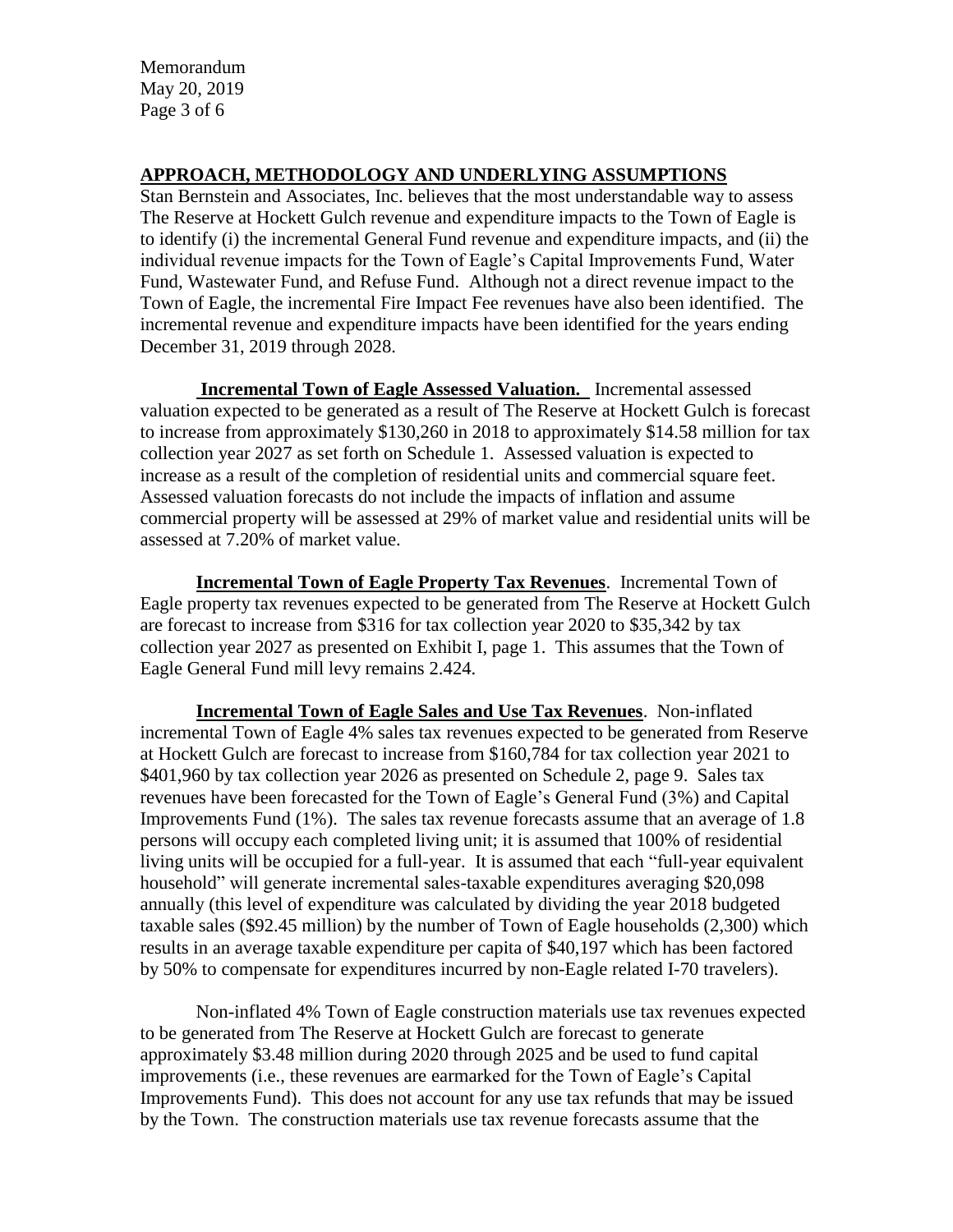Memorandum May 20, 2019 Page 4 of 6

average non-inflated construction value of an average home is \$332,500 excluding land and builders' profit and that 50% of such costs will be for construction materials.

**Incremental Town of Eagle General Fund Other Revenues**. Non-inflated incremental Town of Eagle General Fund revenues (i.e., other than sales or property tax revenues) have been forecast for each General Fund revenue source based upon a "revenue generation per household" approach. This approach assumes that each incremental household within The Reserve at Hockett Gulch will generate the same amount of incremental revenues to the Town of Eagle's General Fund that are currently being generated for each household within the boundaries of the Town of Eagle (for financial planning purposes it is assumed that there are approximately 2,300 households within the Town of Eagle. These incremental forecasted General Fund revenues are presented on Exhibit I, page 1.

**Incremental Town of Eagle General Fund Expenditures.** Uninflated incremental Town of Eagle General Fund expenditures have been forecasted by departments (i.e., General and Administration Department; Building, Zoning and Planning Department; Public Safety – Police Department; and Buildings and Grounds Department). Incremental Town of Eagle department costs are difficult to assess but have been forecast at a marginal per household allowance as follows:

| <b>Department</b>             | <b>Variable Cost</b><br>$\%$ | <b>Allocation per</b><br><b>Household</b> |
|-------------------------------|------------------------------|-------------------------------------------|
| <b>General Government</b>     | 10%                          | \$21.03                                   |
| <b>General Administration</b> | 33%                          | \$121.07                                  |
| Building, Zoning, Planning    | $65\%$ of                    | N/A                                       |
|                               | <b>Inspection Fees</b>       |                                           |
| Public Works – Streets        | 10%                          | \$64.00                                   |
| Engineering                   | 33%                          | \$44.67                                   |
| Buildings & Grounds           | 50%                          | \$144.55                                  |
| <b>Public Safety</b>          | 50%                          | \$370.21                                  |
| <b>Municipal Court</b>        | 33%                          | \$6.68                                    |
| <b>Information Center</b>     | 33%                          | \$32.31                                   |
| Marketing and Events          | 10%                          | \$14.99                                   |

No new roadways (other than those internal to the development) are proposed within the Town of Eagle. Internal roads within Hockett Gulch will remain private and be maintained as such. These incremental General Fund Expenditures are presented on Exhibit I, page 1.

### **Incremental Town of Eagle Water, and Wastewater Fee Revenues.**

Incremental Water Plant Investment Fee revenues are based on a total of 395.0 EQRs per the Town of Eagle code and total approximately \$4.25 million. This assumes a plant investment fee rate of \$9,258 per EQR and include 13% increases during 2020 -2022 and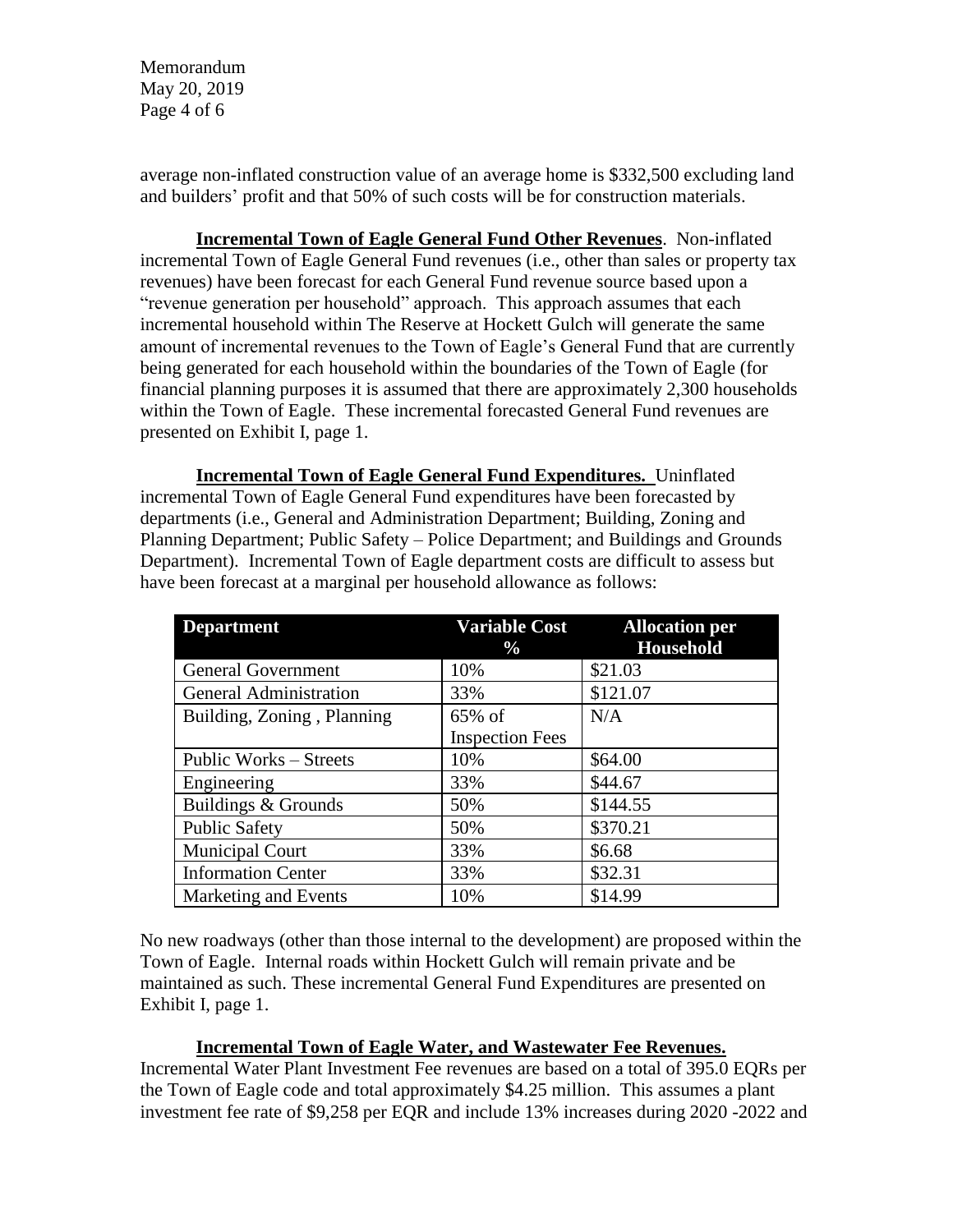Memorandum May 20, 2019 Page 5 of 6

3% annual increases thereafter. Water User Fee revenues are based upon a monthly base rate of \$35.29 per dwelling unit, a user fee of \$1.50 per  $0 - 6,000$  gallons of water used (assumes average usage of 3,000 gallons per household), and an average monthly usage surcharge rate of \$12.50 per dwelling unit and are forecast to generate approximately \$337,000 annually at full-buildout.

Incremental Water Dedication Fees are based on \$3,500 per EQR and total approximately \$950,000.

Incremental Sewer Plant Investment Fee revenues are based on 395.0 EQR's per the Town of Eagle code and total approximately \$3.59 million. This assumes an average Sewer Plant Investment Fee rate of \$10,000 per EQR in 2019 and 0% annual increases per the Town. Sewer User Fee revenues are based upon an average monthly base rate per dwelling unit of \$56.02 and are forecast to generate approximately \$340,000 annually at full-buildout.

**Incremental Town of Eagle Street Improvement Fee, Public Safety Impact Fee, Refuse User Fee, and Fire Impact Fee Revenues.** Incremental Street Improvement Fee revenues, which are earmarked for the Town of Eagle's Capital Improvements Fund, have been based upon an average one-time single-family residential rate of \$1,016, multifamily residential rate or \$646, restaurant rate of \$3,613 and commercial rate of 1,016 per 1,000 square feet of commercial space. They are forecast to generate approximately \$366,465 from 2019 through 2024.

Incremental Grand Avenue Street Improvement Fee revenues are based on \$3,500 per EQR and total approximately \$950,000.

Incremental Public Safety Impact Fee revenues are based on \$1,319 per dwelling unit and \$0.31 per commercial square foot and total approximately \$669,000.

Incremental Trash Removal (Refuse) User Fee revenues are not included as they are contracted with Vail Honeywagon at cost.

A park land dedication fee of \$50,000 will be paid upfront to the Town of Eagle by the applicant.

School land dedication fees are estimated at \$207,328 (based on \$155,000 per acre).

Although not a revenue source to the Town of Eagle, incremental Fire Impact Fee revenues are based upon one-time impact fee rates of \$806.40 per multi family dwelling unit and \$711.20 per 1,000 square feet of commercial. Fire Impact Fee revenues are forecast to total \$424,536 during the analysis period.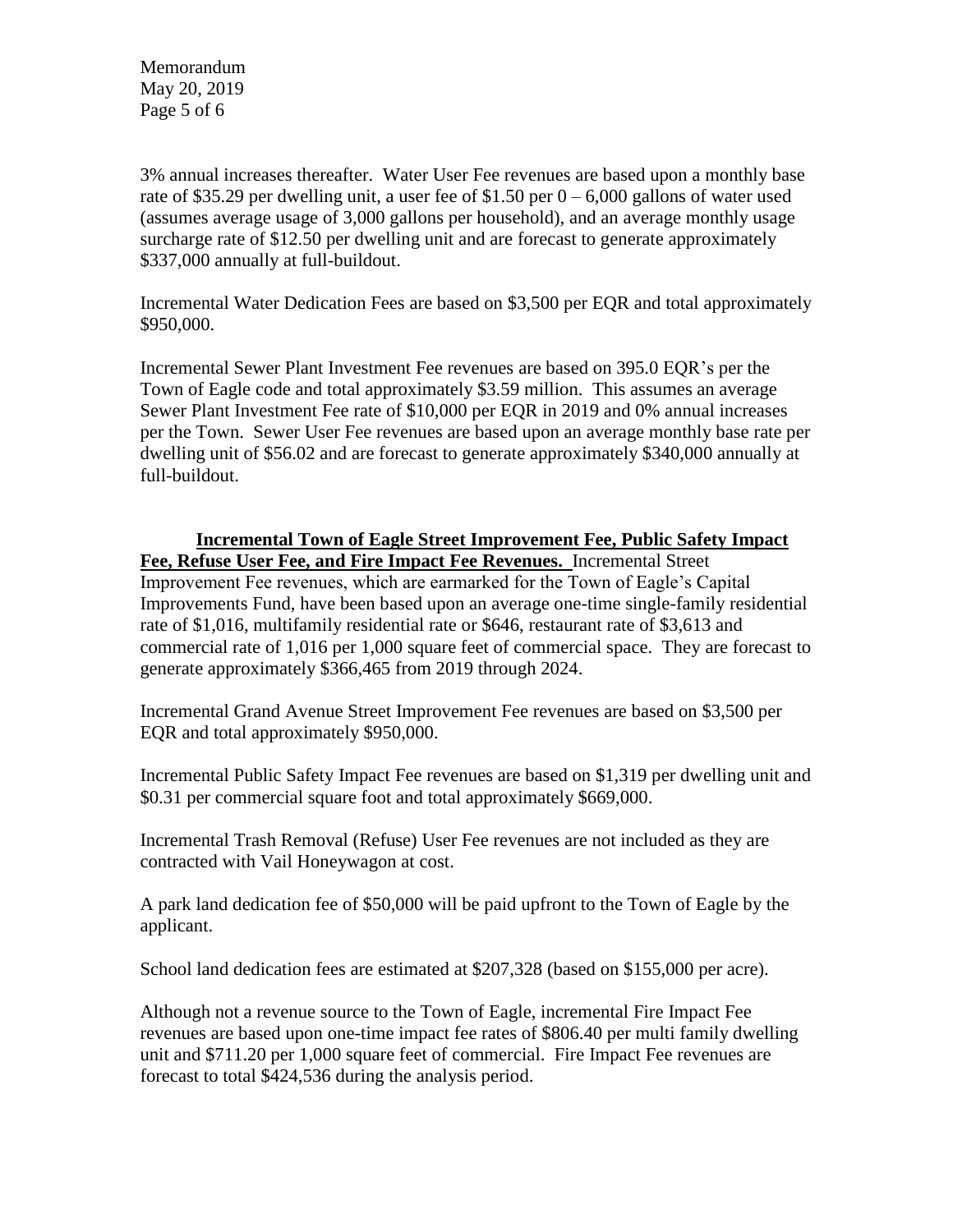Memorandum May 20, 2019 Page 6 of 6

Real Estate Transfer Assessment – A 2% Real Estate Transfer Assessment is assumed on initial and secondary sales of all townhome and condominium units. A 2% Real Estate Transfer Assessment is also assumed on all other sales transactions, with a maximum of \$250,000 on any one single transaction. The Real Estate Transfer Assessment is estimated to generate approximately \$663,000 during years 2025 – 2028 from initial sales and could generate approximately \$80,000 annually from secondary sales beginning in 2027. This revenue would be earmarked by the Town for street and traffic improvements, workforce housing improvements, and public safety improvements.

### **LIMITING FACTORS**

Although Stan Bernstein and Associates, Inc. believes the assumptions and methodology that have been used to develop the Fiscal Impact Analysis are reasonable, certain assumptions may or may not materialize which might cause actual results to differ from forecasted results and such variation may be material. Consequently, Stan Bernstein and Associates, Inc. does not vouch for the achievability of the assumptions or for the forecasted results.

If you have any questions or comments regarding this analysis, please do not hesitate to contact me.

Very truly yours,

*STAN BERNSTEIN AND ASSOCIATES, INC. (signed*) Stan Bernstein and Associates, Inc.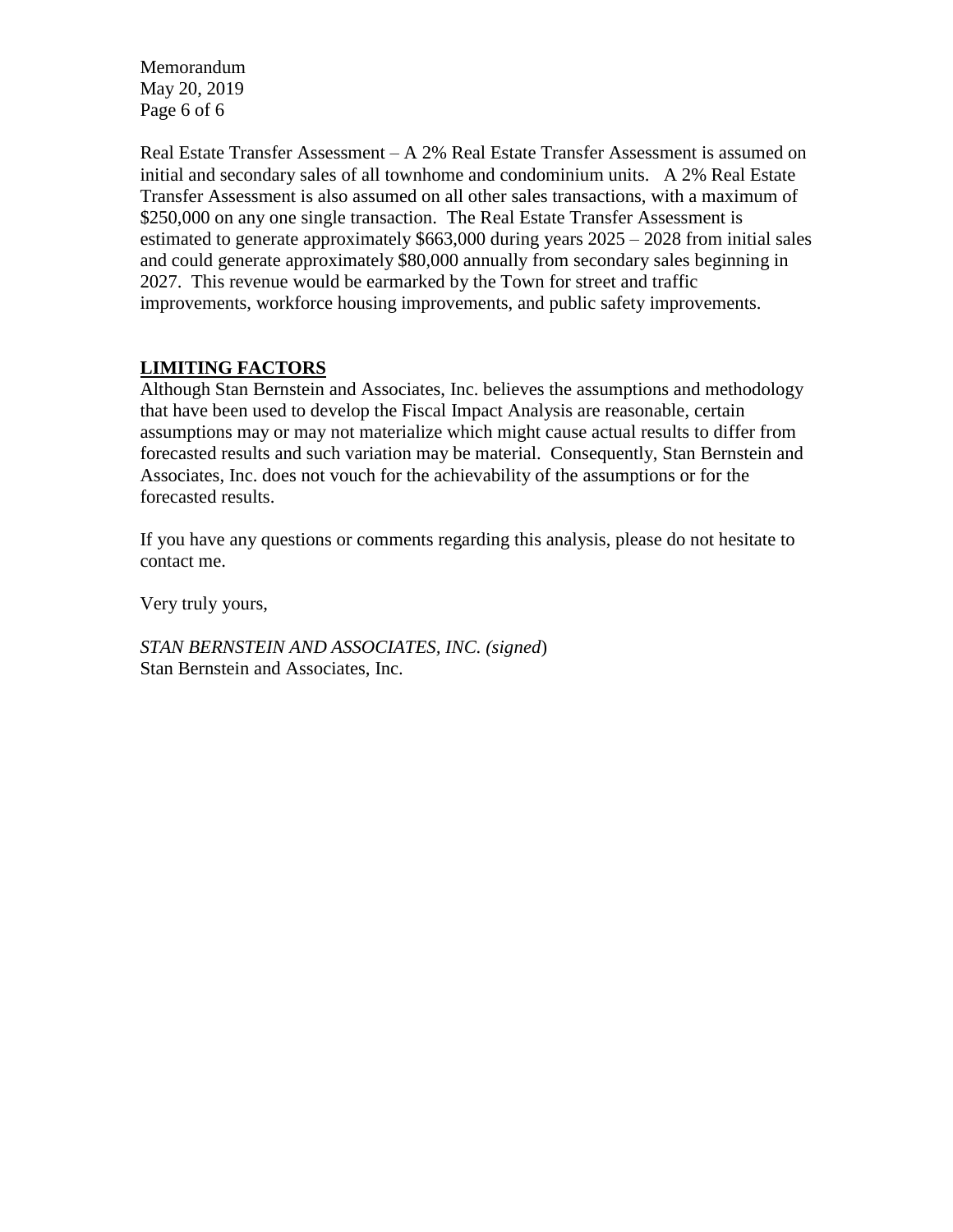**RESERVE AT HOCKETT GULCH - DIRECT FISCAL IMPACTS TO TOWN OF EAGLE** *Working Draft, Subject To Change* **GENERAL FUND** *20-May-19* **FOR THE YEARS ENDING DECEMBER 31, 2019 THROUGH 2028 2019\$ (NO INFLATION)**

#### **EXHIBIT I - PROJECTED GENERAL FUND REVENUES AND EXPENDITURES**

|                                                                         | 2019           | 2020           | 2021           | 2022           | 2023    | 2024           | 2025    | 2026           | 2027           | 2028           | <b>TOTALS</b> |
|-------------------------------------------------------------------------|----------------|----------------|----------------|----------------|---------|----------------|---------|----------------|----------------|----------------|---------------|
| <b>GENERAL FUND - REVENUES:</b>                                         |                |                |                |                |         |                |         |                |                |                |               |
| TAXES:                                                                  |                |                |                |                |         |                |         |                |                |                |               |
| General Property @ 2.424 Mills (See Schedule 1)                         | $\Omega$       | 316            | 2,424          | 12,120         | 12,120  | 12,120         | 21,816  | 21,816         | 35,342         | 35,342         | 153,416       |
| Sales Tax for General Fund @ 4% (See Schedule 2)                        | $\Omega$       | $\mathbf 0$    | 160,784        | 160,784        | 160,784 | 321,568        | 321,568 | 401,960        | 401,960        | 401,960        | 2,331,368     |
| Franchise Taxes @ \$91.78 per Household                                 | $\overline{0}$ | $\overline{0}$ | 18,356         | 18,356         | 18,356  | 36,712         | 36,712  | 45,890         | 45,890         | 45,890         | 266,162       |
| <b>Total Taxes</b>                                                      | $\mathbf 0$    | 316            | 181,564        | 191,260        | 191,260 | 370,400        | 380,096 | 469,666        | 483,192        | 483,192        | 2,750,946     |
| <b>LICENSES AND PERMITS:</b>                                            |                |                |                |                |         |                |         |                |                |                |               |
| Building Permits @ .006 x Cost of Construction                          | $\overline{0}$ | 399,000        | $\overline{0}$ | $\overline{0}$ | 399,000 | $\overline{0}$ | 271,500 | $\overline{0}$ | $\overline{0}$ | <u>0</u>       | 1,069,500     |
| <b>Total Licenses and Permits</b>                                       | $\Omega$       | 399.000        | $\overline{0}$ | $\overline{0}$ | 399.000 | 0              | 271,500 | 0              | 0              | $\overline{0}$ | 1,069,500     |
| <b>INTERGOVERNMENTAL REVENUE:</b>                                       |                |                |                |                |         |                |         |                |                |                |               |
| Motor Vehicle License Fee @ \$13.04 per household                       | $\Omega$       | $\Omega$       | 2,608          | 2,608          | 2,608   | 5,216          | 5,216   | 6,520          | 6,520          | 6,520          | 37,816        |
| Specific Ownership @ 7.8% of Property Taxes                             | $\Omega$       | 25             | 189            | 945            | 945     | 945            | 1,702   | 1,702          | 2,757          | 2,757          | 11,966        |
| Cigarette Tax @ \$4.78 per household                                    | $\Omega$       | $\Omega$       | 956            | 956            | 956     | 1,912          | 1,912   | 2,390          | 2,390          | 2,390          | 13,862        |
| Road & Bridge Fund @ .6795 mills (50% of County R&B Fund)               | 89             | 680            | 3,398          | 3,398          | 3,398   | 6,116          | 6,116   | 9,907          | 9,907          | 9,907          | 52,913        |
| County Sales Tax @ 3.4% of 4% Town sales taxes                          | $\overline{0}$ | $\overline{0}$ | 5,467          | 5,467          | 5,467   | 10,933         | 10,933  | 13,667         | 13,667         | 13,667         | 79,267        |
| <b>Total Intergovernmental Revenue</b>                                  | 89             | 704            | 12,617         | 13,374         | 13,374  | 25,122         | 25,878  | 34,185         | 35,240         | 35,240         | 195,824       |
| <b>CHARGES FOR SERVICES:</b>                                            |                |                |                |                |         |                |         |                |                |                |               |
| Inspections and Reimburseables @ \$1,000 per unit(construction related) | $\Omega$       | 200,000        | $\overline{0}$ | $\overline{0}$ | 200,000 | $\overline{0}$ | 100,000 | $\overline{0}$ | $\overline{0}$ | $\overline{0}$ | 500,000       |
| <b>Total Charges For Services</b>                                       | $\Omega$       | 200.000        | $\overline{0}$ | $\mathbf 0$    | 200.000 | $\Omega$       | 100,000 | $\Omega$       | $\Omega$       | $\Omega$       | 500,000       |
| <b>FINES AND FORFEITURES:</b>                                           |                |                |                |                |         |                |         |                |                |                |               |
| Fines and Forfeitures @ \$56.04 per household                           | $\overline{0}$ | $\overline{0}$ | 11,208         | 11,208         | 11,208  | 22,416         | 22,416  | 28,020         | 28,020         | 28,020         | 162,516       |
| <b>Total Fines and Forfeitures</b>                                      | $\overline{0}$ | $\overline{0}$ | 11,208         | 11,208         | 11,208  | 22,416         | 22,416  | 28,020         | 28,020         | 28,020         | 162,516       |
| <b>MISCELLANEOUS REVENUE:</b>                                           |                |                |                |                |         |                |         |                |                |                |               |
| Interest & Other @ \$147.50 per household                               | $\overline{0}$ | $\overline{0}$ | 29,500         | 29,500         | 29,500  | 59,000         | 59,000  | 73,750         | 73,750         | 73,750         | 427,750       |
| <b>Total Miscellaneous Revenue</b>                                      | $\overline{0}$ | $\overline{0}$ | 29,500         | 29,500         | 29,500  | 59,000         | 59,000  | 73,750         | 73,750         | 73,750         | 427,750       |
| TOTAL GENERAL FUND REVENUES                                             | 89             | 600,020        | 234,889        | 245,342        | 844,342 | 476,938        | 858,890 | 605,621        | 620,202        | 620,202        | 5,106,535     |
| <b>GENERAL FUND - EXPENDITURES:</b>                                     |                |                |                |                |         |                |         |                |                |                |               |
| GENERAL GOVERNMENT @ 10% variable = \$21.03 per household               | $\mathbf 0$    | $\mathbf 0$    | 4,206          | 4,206          | 4,206   | 8,412          | 8,412   | 10,515         | 10,515         | 10,515         | 60,987        |
| GENERAL AND ADMINISTRATION @ 33% variable = \$121.07 per household      | $\Omega$       | $\Omega$       | 24,214         | 24,214         | 24,214  | 48,428         | 48,428  | 60,535         | 60,535         | 60,535         | 351,103       |
| BLDG, ZONING, PLANNING (65% of Inspection Fees + Reimbursements)        | $\Omega$       | 389,350        | $\mathbf 0$    | $\Omega$       | 389,350 | $\mathbf 0$    | 241,475 | $\Omega$       | $\mathbf 0$    | 0              | 1,020,175     |
| PUBLIC WORKS - STREETS @ 10% variable = \$64.00 per household           | $\mathbf 0$    | 0              | 12,800         | 12,800         | 12,800  | 25,600         | 25,600  | 32,000         | 32,000         | 32,000         | 185,600       |
| ENGINEERING @ 33% variable = \$44.67 per household                      | $\Omega$       | $\Omega$       | 8,934          | 8,934          | 8,934   | 17,868         | 17,868  | 22,335         | 22,335         | 22,335         | 129,543       |
| PUBLIC SAFETY - POLICE @ 50% variable = \$370.21 per household          | $\Omega$       | $\Omega$       | 74,042         | 74,042         | 74,042  | 148,084        | 148,084 | 185,105        | 185,105        | 185,105        | 1,073,609     |
| MUNICIPAL COURT @ 33% variable = \$6.68 per household                   | $\Omega$       | $\Omega$       | 1,336          | 1,336          | 1,336   | 2,672          | 2,672   | 3,340          | 3,340          | 3,340          | 19,372        |
| INFORMATION CENTER @ 33% variable = \$32.31 per household               | $\Omega$       | $\Omega$       | 6,462          | 6,462          | 6,462   | 12,924         | 12,924  | 16,155         | 16,155         | 16,155         | 93,699        |
| MARKETING AND EVENTS @ 10% variable = \$14.99 per household             | $\Omega$       | $\Omega$       | 2,998          | 2,998          | 2,998   | 5,996          | 5,996   | 7,495          | 7,495          | 7,495          | 43,471        |
| BUILDINGS AND GROUNDS @ 50% variable = \$144.55 per household           | $\Omega$       | $\Omega$       | 28.910         | 28,910         | 28,910  | 57,820         | 57,820  | 72,275         | 72,275         | 72,275         | 419,195       |
| TRANSFER TO CAPITAL IMPROVEMENT FUND (25% of Sales Tax Revs)            | $\overline{0}$ | $\overline{0}$ | 40,196         | 40,196         | 40,196  | 80,392         | 80,392  | 100,490        | 100,490        | 100,490        | 582,842       |
| TOTAL GENERAL FUND - EXPENDITURES                                       | 0              | 389,350        | 204,098        | 204,098        | 593,448 | 408,196        | 649,671 | 510,245        | 510,245        | 510,245        | 3,979,596     |
| EXCESS ANNUAL REVENUES OVER EXPEND. - GENERAL FUND                      | 89             | 210,670        | 30,791         | 41,244         | 250,894 | 68,742         | 209,219 | 95,376         | 109,957        | 109,957        | 1,126,939     |
| <b>CUMULATIVE EXCESS REVENUES OVER EXPEND. - GENERAL FUND</b>           | 89             | 210,758        | 241,550        | 282,793        | 533,687 | 602,429        | 811.648 | 907,025        | 1.016.982      | 1.126.939      | 1,126,939     |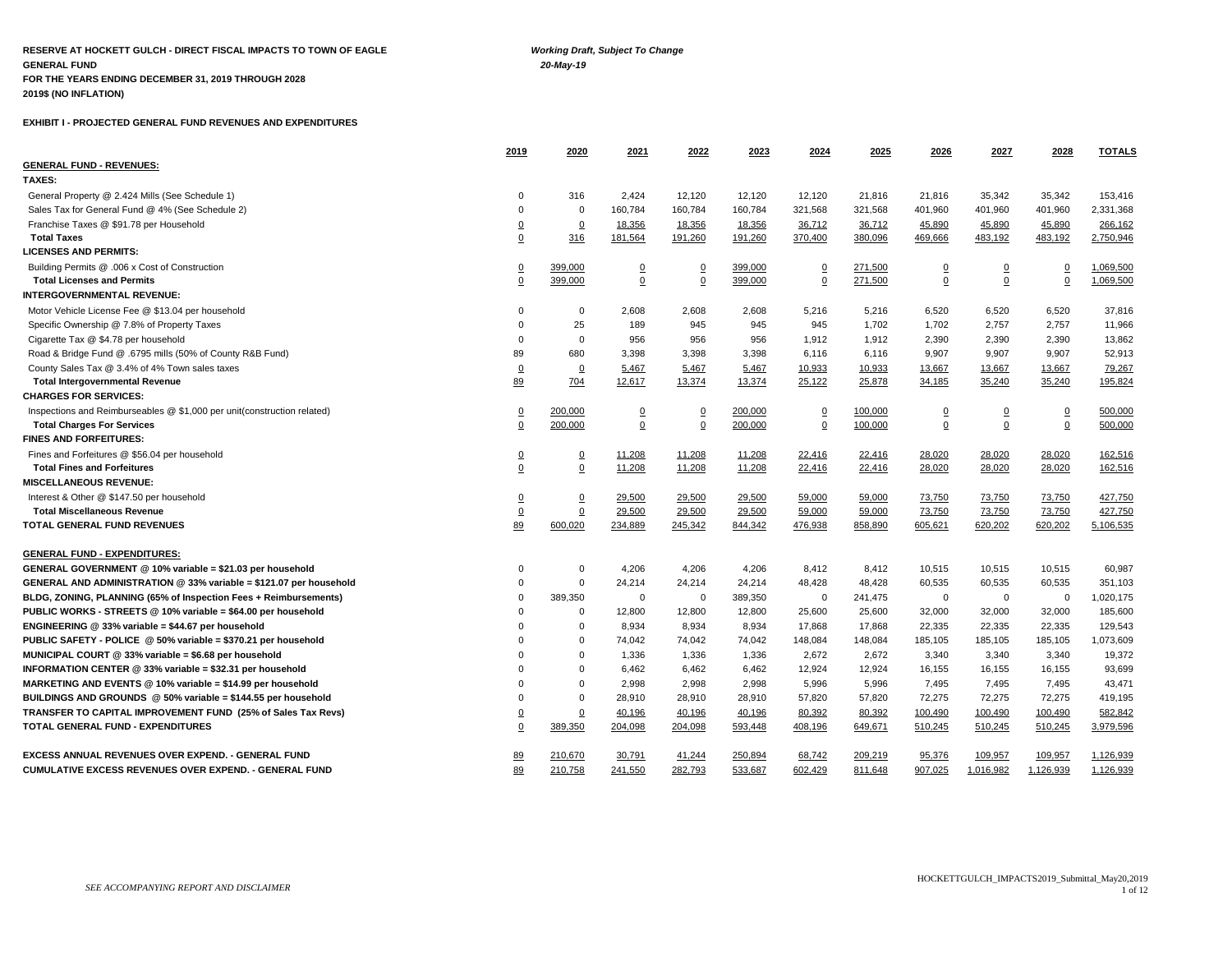**RESERVE AT HOCKETT GULCH - DIRECT FISCAL IMPACTS TO TOWN OF EAGLE** *Working Draft, Subject To Change* **CAPITAL IMPROVEMENT FUND** *20-May-19* **FOR THE YEARS ENDING DECEMBER 31, 2019 THROUGH 2028 2019\$ (NO INFLATION)**

#### **EXHIBIT II - PROJECTED CAPITAL IMPROVEMENT FUND REVENUES**

|                                                                               | 2019     | 2020           | 2021   | 2022     | 2023      | 2024         | 2025      | 2026     | 2027    | 2028    | <b>TOTALS</b> |
|-------------------------------------------------------------------------------|----------|----------------|--------|----------|-----------|--------------|-----------|----------|---------|---------|---------------|
| <b>CAPITAL IMPROVEMENT FUND REVENUES:</b>                                     |          |                |        |          |           |              |           |          |         |         |               |
| STREET IMPACT FEES (SCHEDULE 4)                                               | 129,200  | $\mathbf{0}$   |        | 129,200  | $\Omega$  | 108,065      | 0         | $\Omega$ | 0       | 0       | 366,465       |
| <b>GRAND AVENUE STREET IMPACT FEES (SCHEDULE 4)</b>                           | 0        | 174.020        | 0      |          | 482,020   | $\mathbf{0}$ | 293,510   | $\Omega$ |         | 0       | 949,550       |
| 4% USE TAX (SCHEDULE 2)                                                       | 0        | 1,330,000      |        | $\Omega$ | 1,330,000 | $\mathbf{0}$ | 823,400   | 0        |         | 0       | 3,483,400     |
| 25% OF SALES TAX TRANSFERRED FROM GENERAL FUND (EXHIBIT I)                    |          | $\overline{0}$ | 40,196 | 40,196   | 40,196    | 80,392       | 80,392    | 100,490  | 100,490 | 100,490 | 582,842       |
| <b>TOTAL REVENUES</b>                                                         | 129,200  | 1,504,020      | 40,196 | 169,396  | 1,852,216 | 188,457      | 1,197,302 | 100,490  | 100,490 | 100,490 | 5,382,257     |
| <b>EXPENDITURES:</b>                                                          |          |                |        |          |           |              |           |          |         |         |               |
| ALLOWANCE FOR PAY AS YOU GO CAPITAL IMPROVEMENTS<br><b>TOTAL EXPENDITURES</b> | 129,200  | 1,504,020      | 40,196 | 169,396  | 1,852,216 | 188,457      | 1,197,302 | 100,490  | 100,490 | 100,490 | 5,382,257     |
| <b>EXCESS REVENUES OVER EXPENDITURES</b>                                      | <u>0</u> | 0              |        | 0        |           | 0            |           | 0        |         |         | $\mathbf{0}$  |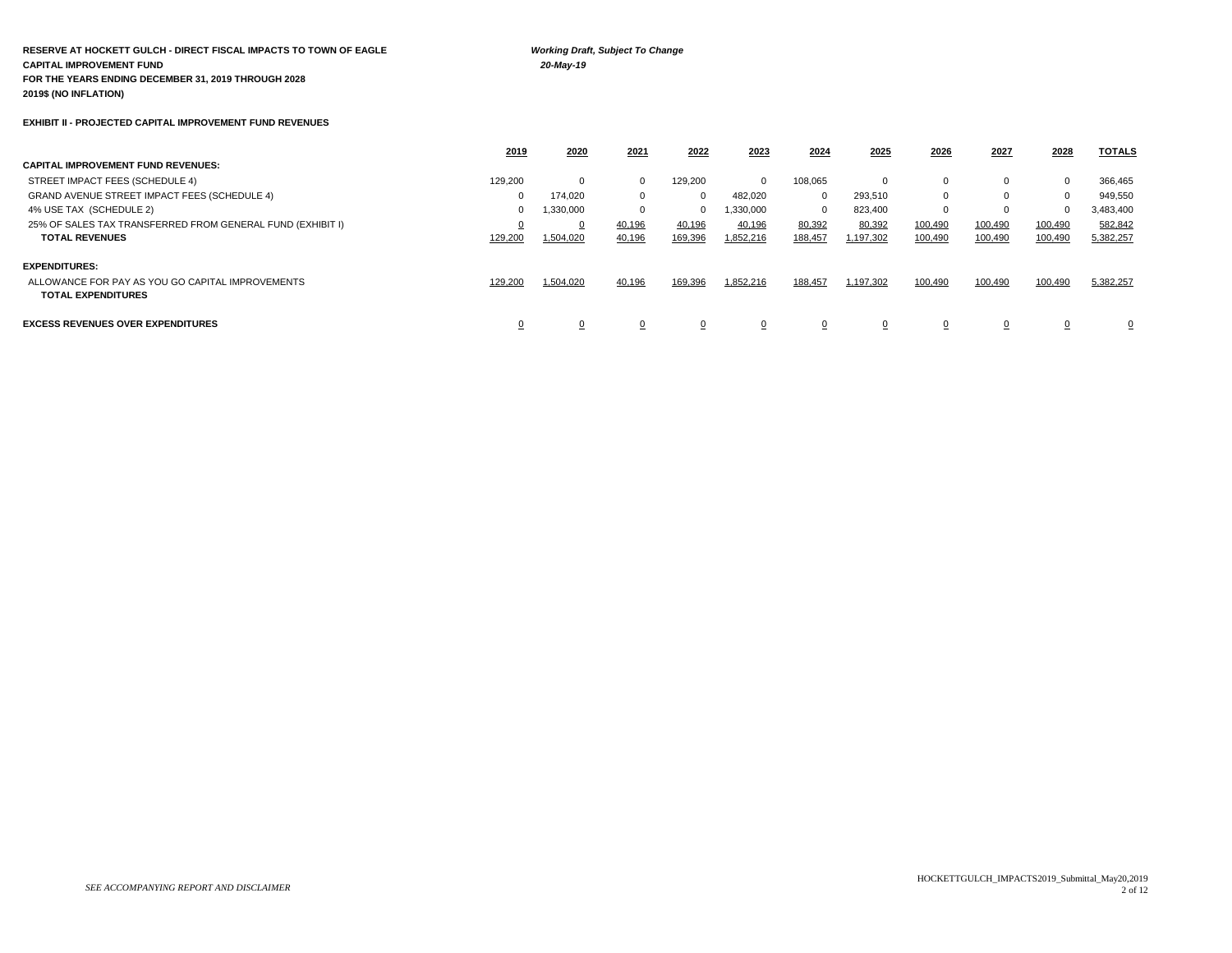| RESERVE AT HOCKETT GULCH - DIRECT FISCAL IMPACTS TO TOWN OF EAGLE<br><b>SALES TAX CAPITAL IMPROVEMENT FUND</b><br>FOR THE YEARS ENDING DECEMBER 31, 2018 THROUGH 2028<br>2019\$ (NO INFLATION) |                            | 20-May-19      | <b>Working Draft, Subject To Change</b> |                |                |          |          |        |          |        |               |
|------------------------------------------------------------------------------------------------------------------------------------------------------------------------------------------------|----------------------------|----------------|-----------------------------------------|----------------|----------------|----------|----------|--------|----------|--------|---------------|
| <b>EXHIBIT III - PROJECTED CAPITAL IMPROVEMENT FUND REVENUES</b>                                                                                                                               |                            |                |                                         |                |                |          |          |        |          |        |               |
|                                                                                                                                                                                                | 2019                       | 2020           | 2021                                    | 2022           | 2023           | 2024     | 2025     | 2026   | 2027     | 2028   | <b>TOTALS</b> |
| <b>SALES TAX CAPITAL IMPROVEMENT FUND REVENUES:</b><br>0.5% SALES TAX (SCHEDULE 2)                                                                                                             |                            | $\Omega$       | 20,098                                  | 20,098         | 20,098         | 40,196   | 40,196   | 50,245 | 50,245   | 50,245 | 291,421       |
| <b>TOTAL REVENUES</b>                                                                                                                                                                          | $\overline{0}$<br>$\Omega$ | $\overline{0}$ | 20,098                                  | 20,098         | 20,098         | 40,196   | 40,196   | 50,245 | 50,245   | 50,245 | 291,421       |
| <b>EXPENDITURES:</b>                                                                                                                                                                           |                            |                |                                         |                |                |          |          |        |          |        |               |
| ALLOWANCE FOR PAY AS YOU GO CAPITAL IMPROVEMENTS<br><b>TOTAL EXPENDITURES</b>                                                                                                                  | $\overline{0}$             | $\overline{0}$ | 20,098                                  | 20,098         | 20,098         | 40,196   | 40,196   | 50,245 | 50,245   | 50,245 | 291,421       |
| <b>EXCESS REVENUES OVER EXPENDITURES</b>                                                                                                                                                       | $\overline{0}$             | $\Omega$       | $\Omega$                                | $\overline{0}$ | $\overline{0}$ | $\Omega$ | $\Omega$ | 0      | $\Omega$ |        | 0             |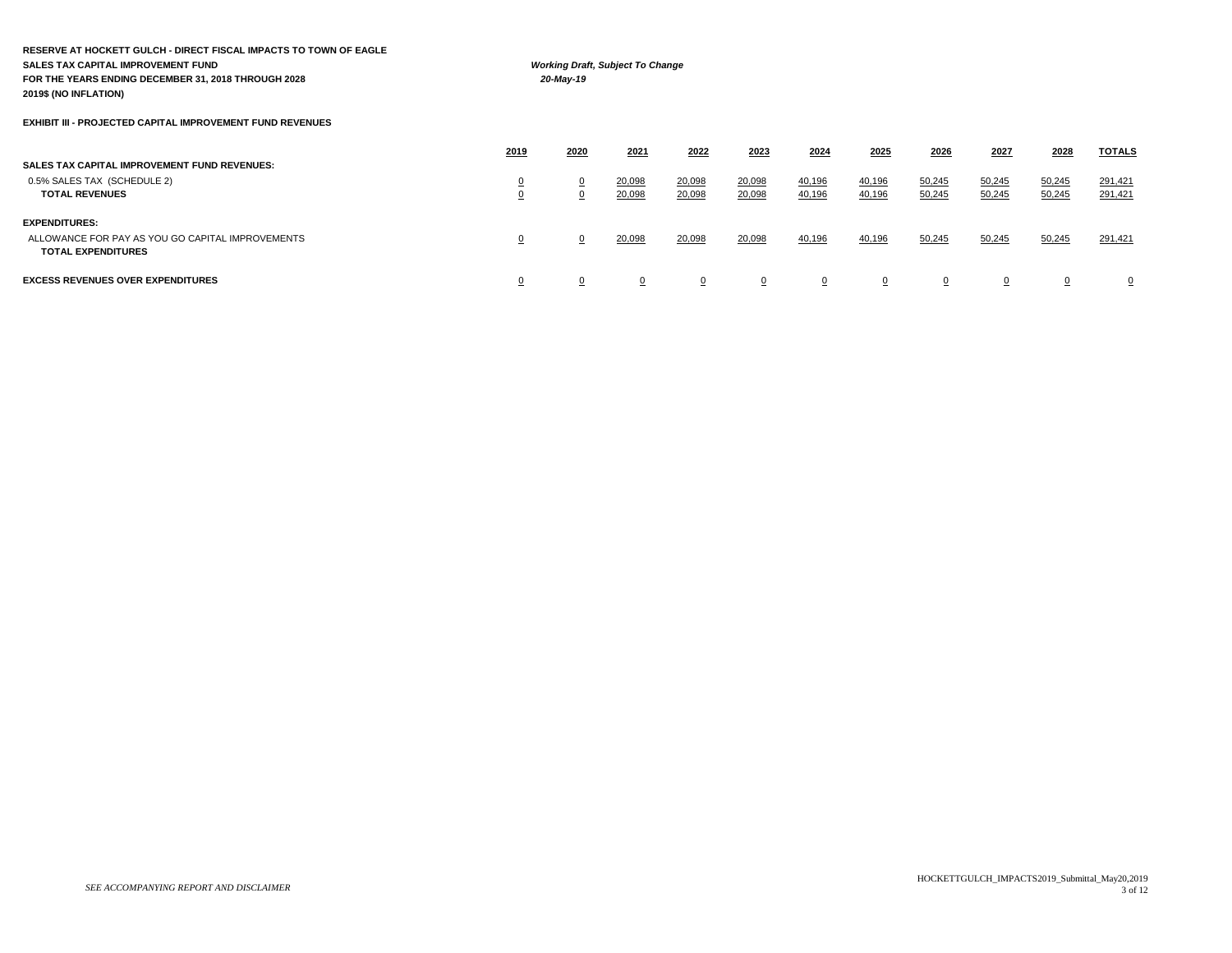**RESERVE AT HOCKETT GULCH - DIRECT FISCAL IMPACTS TO TOWN OF EAGLE WATER AND WASTEWATER FUNDS** *Working Draft, Subject To Change* **FOR THE YEARS ENDING DECEMBER 31, 2019 THROUGH 2028** *20-May-19* **2019\$ (NO INFLATION)**

**EXHIBIT IV - PROJECTED WATER AND WASTEWATER FUND REVENUES** 

| <b>WATER FUND</b>                                   | 2019 | 2020      | 2021      | 2022      | 2023      | 2024      | 2025      | 2026      | 2027      | 2028      | <b>TOTALS</b> |
|-----------------------------------------------------|------|-----------|-----------|-----------|-----------|-----------|-----------|-----------|-----------|-----------|---------------|
|                                                     |      |           |           |           |           |           |           |           |           |           |               |
| Water Plant Investment Fee Revenue (See Schedule 3) |      | 1,302,304 | 0         |           | 1,773,966 |           | 1.174.866 |           |           |           | 4,251,137     |
| Water User Fee Revenue (See Schedule 3)             |      |           | 127,981   | 129,279   | 130,617   | 263.989   | 266,827   | 337.187   | 340.951   | 344.827   | 1,941,657     |
| Water Dedication Fee Revenue (See Schedule 3)       |      | 174,020   |           |           | 482,020   |           | 293,510   |           |           |           | 949,550       |
| <b>TOTAL WATER FUND REVENUES</b>                    |      | 1,476,324 | 127,981   | 129,279   | 2,386,603 | 263,989   | 1,735,203 | 337,187   | 340,95    | 344,827   | 7,142,343     |
| TOTAL WATER FUND REVENUES - CUMULATIVE              |      | 1,476,324 | 1,604,305 | 1,733,584 | 4,120,188 | 4,384,176 | 6,119,379 | 6,456,566 | 6,797,516 | 7,142,343 | 7,142,343     |
|                                                     |      |           |           |           |           |           |           |           |           |           |               |
|                                                     |      |           |           |           |           |           |           |           |           |           |               |
|                                                     |      |           |           |           |           |           |           |           |           |           |               |

#### **WASTEWATER FUND**

| Wastewater Plant Investment Fee Revenue (See Schedule 3) | 1.377.200 |           |           | .377.200  |           | 838,600   |           |           |           | 3.593.000        |
|----------------------------------------------------------|-----------|-----------|-----------|-----------|-----------|-----------|-----------|-----------|-----------|------------------|
| Wastewater User Fee Revenue (See Schedule 3)             |           | 134.448   | 134.448   | 134.448   | 268,896   | 268,896   | 336,120   | 336.120   | 336.120   | 1,949,496        |
| TOTAL WASTEWATER FUND REVENUES                           | 1.377.200 | 134.448   | 134.448   | 1.511.648 | 268.896   | .107.496  | 336.120   | 336.120   | 336.120   | 5,542,496        |
| TOTAL WASTEWATER FUND REVENUES - CUMULATIVE              | 1.377.200 | 1.511.648 | 1.646.096 | 3.157.744 | 3.426.640 | 4.534.136 | 4,870,256 | 5,206,376 | 5.542.496 | <u>5,542,496</u> |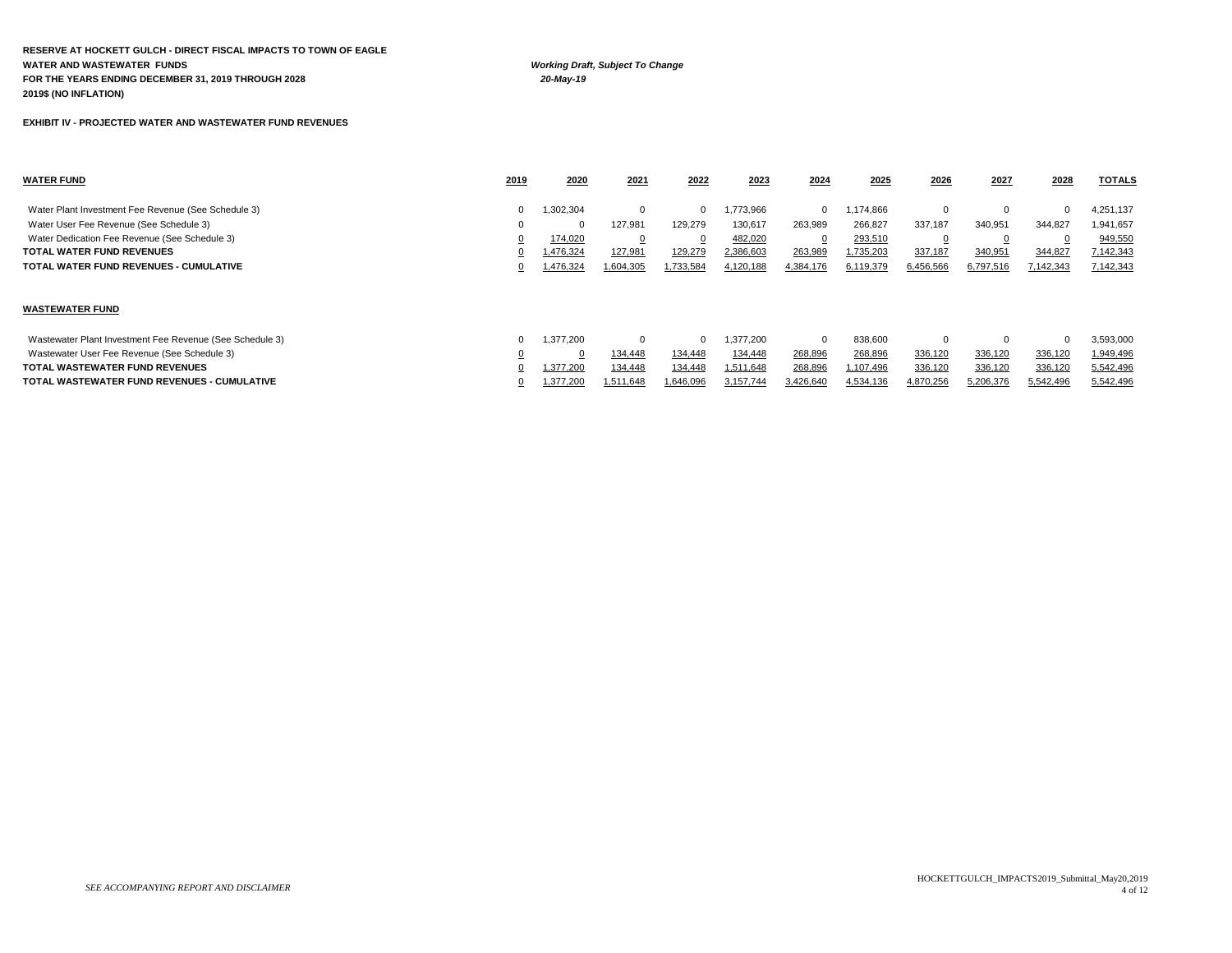**RESERVE AT HOCKETT GULCH - DIRECT FISCAL IMPACTS TO TOWN OF EAGLE** *Working Draft, Subject To Change* **CONSERVATION TRUST FUND** *20-May-19* **FOR THE YEARS ENDING DECEMBER 31, 2019 THROUGH 2028 2019\$ (NO INFLATION) EXHIBIT V - PROJECTED CONSERVATION FUND REVENUES 2019 2020 2021 2022 2023 2024 2025 2026 2027 2028 TOTALS CONSERVATION TRUST FUND REVENUES** Conservation Trust Fund Revenues @ \$12.46 per Household 1 0 0 2,492 0,492 2,492 2,492 4,984 4,984 6,230 6,230 6,230 36,134

**TOTAL CONSERVATION TRUST REVENUES - CUMULATIVE** 0 0 2,492 4,984 7,476 12,460 17,444 23,674 29,904 36,134 36,134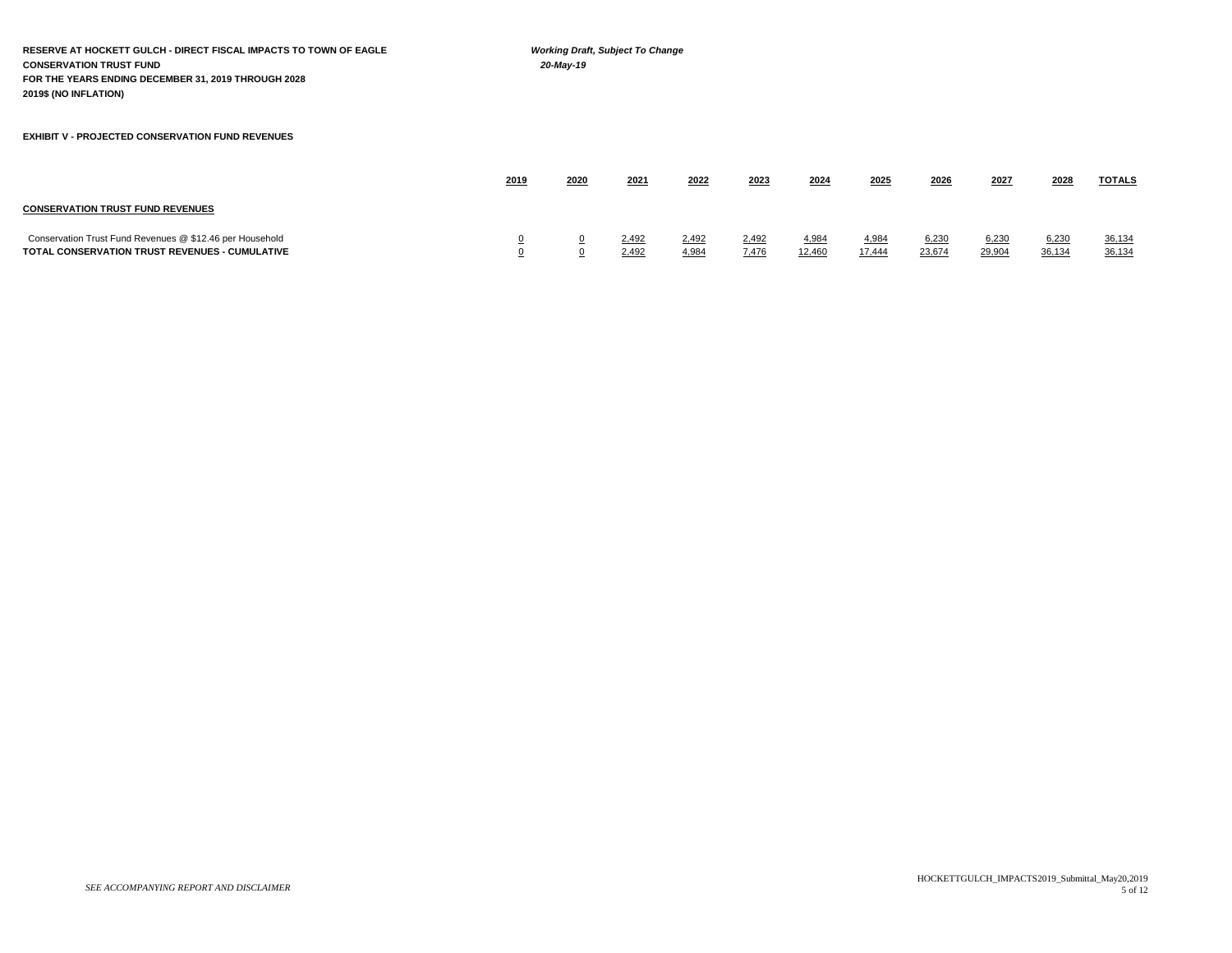**RESERVE AT HOCKETT GULCH - DIRECT FISCAL IMPACTS TO TOWN OF EAGLE** *Working Draft, Subject To Change* **PROJECTED FIRE IMPACT FEE REVENUES** *20-May-19* **FOR THE YEARS ENDING DECEMBER 31, 2019 THROUGH 2028 2019\$ (NO INFLATION)**

#### **EXHIBIT VI - FIRE IMPACT FEE REVENUES**

|                                          | 2019    | 2020    | 2021    | 2022    | 2023    | 2024    | 2025    | 2026    | 2027    | 2028    | <b>TOTALS</b> |
|------------------------------------------|---------|---------|---------|---------|---------|---------|---------|---------|---------|---------|---------------|
|                                          |         |         |         |         |         |         |         |         |         |         |               |
| <b>FIRE IMPACT FEE REVENUES (SCH. 3)</b> | 161,280 |         |         | 161,280 |         | 101,976 |         |         |         |         | 424,536       |
| FIRE IMPACT FEE REVENUES - CUMULATIVE    | 161,280 | 161.280 | 161,280 | 322,560 | 322,560 | 424,536 | 424,536 | 424.536 | 424.536 | 424.536 | 424,536       |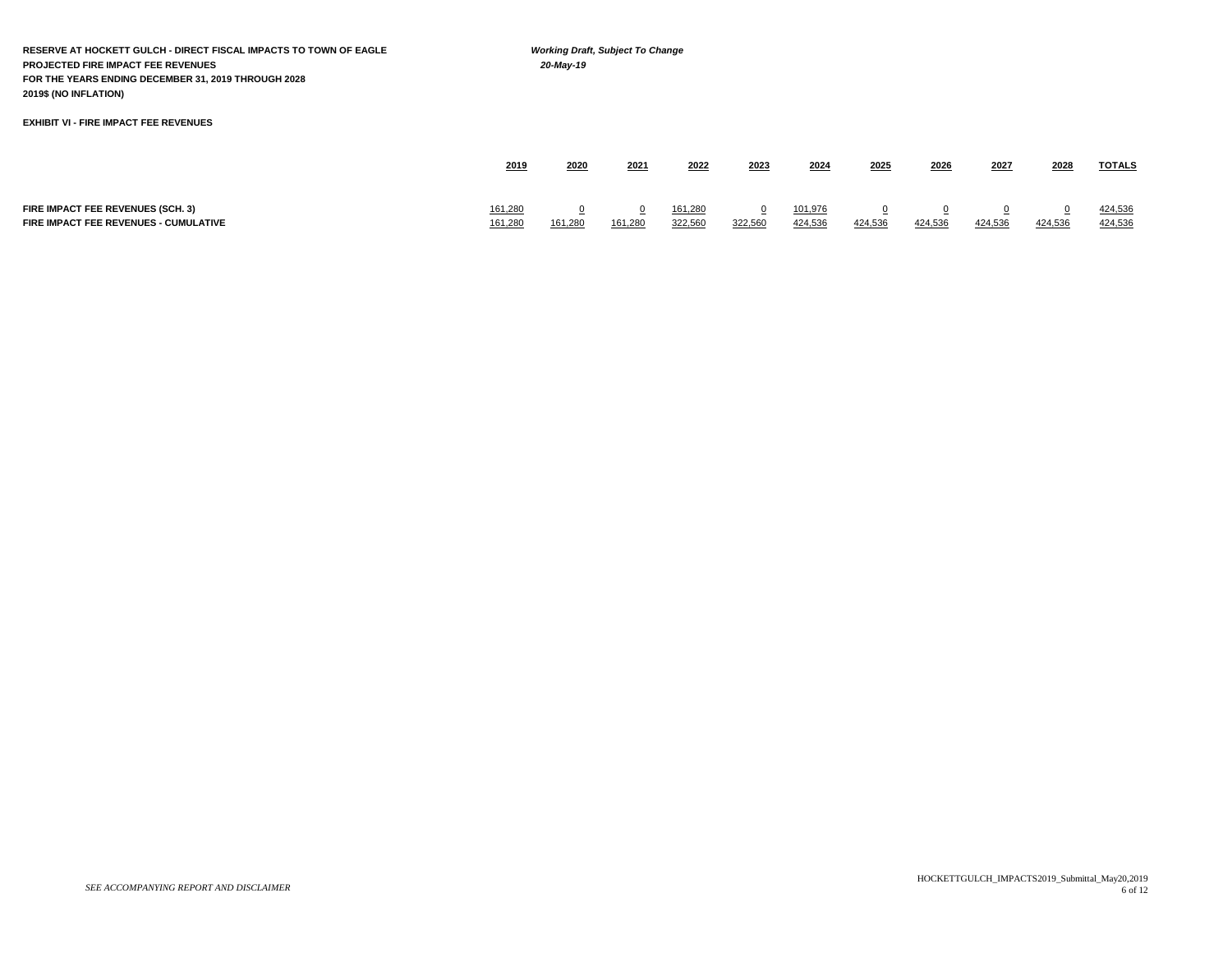#### **RESERVE AT HOCKETT GULCH - DIRECT FISCAL IMPACTS TO TOWN OF EAGLE PROJECTED PROPERTY TAX REVENUES GENERATED FOR VARIOUS OVERLAPPING** *Working Draft, Subject To Change*  **TOWN OF EAGLE GOVERNMENTAL ENTITIES** *20-May-19* **FOR THE YEARS ENDING DECEMBER 31, 2019 THROUGH 2028 2019\$ (NO INFLATION)**

### **EXHIBIT VII - PROJECTED PROPERTY TAX REVENUES GENERATED FOR OVERLAPPING TAXING ENTITIES**

|                                                                    | <b>ASSUMED</b><br><b>MILL LEVY</b> | 2019        | 2020    | 2021      | 2022      | 2023      | 2024      | 2025      | 2026      | 2027       | 2028       | TOTALS    |
|--------------------------------------------------------------------|------------------------------------|-------------|---------|-----------|-----------|-----------|-----------|-----------|-----------|------------|------------|-----------|
| <b>PROJECTED ASSESSED VALUATION - RESERVE AT HOCKETT GULCH PUD</b> |                                    | <u>0</u>    | 130,260 | 1,000,000 | 5,000,000 | 5,000,000 | 5,000,000 | 9,000,000 | 9,000,000 | 14,580,000 | 14,580,000 |           |
| <b>OVERLAPPING ENTITIES (EAGLE IN TOWN MILL LEVY):</b>             |                                    |             |         |           |           |           |           |           |           |            |            |           |
| <b>EAGLE COUNTY</b>                                                | 8.499                              | $\mathbf 0$ | 1,107   | 8.499     | 42,495    | 42,495    | 42,495    | 76,491    | 76,491    | 123,915    | 123,915    | 537,912   |
| <b>COLORADO MOUNTAIN COLLEGE</b>                                   | 3.997                              | $\Omega$    | 521     | 3,997     | 19,985    | 19,985    | 19,985    | 35,973    | 35,973    | 58,276     | 58,276     | 252,975   |
| <b>SCHOOL DISTRICT RE-50J</b>                                      | 24.912                             | 0           | 3,245   | 24,912    | 124,560   | 124,560   | 124,560   | 224,208   | 224,208   | 363,217    | 363,217    | 1,576,712 |
| <b>TOWN OF EAGLE</b>                                               | 2.424                              |             | 316     | 2,424     | 12,120    | 12,120    | 12,120    | 21,816    | 21,816    | 35,342     | 35,342     | 153,418   |
| <b>EAGLE CEMETERY DISTRICT</b>                                     | 0.246                              |             | 32      | 246       | 1,230     | 1.230     | 1.230     | 2,214     | 2,214     | 3,587      | 3,587      | 15,570    |
| <b>GREATER EAGLE FIRE PROTECTION DISTRICT</b>                      | 10.000                             | $\Omega$    | .303    | 10,000    | 50,000    | 50,000    | 50,000    | 90,000    | 90,000    | 145,800    | 145,800    | 632,913   |
| <b>WESTERN EAGLE COUNTY RECREATION DISTRICT</b>                    | 3.650                              |             | 475     | 3.650     | 18,250    | 18,250    | 18,250    | 32,850    | 32,850    | 53,217     | 53,217     | 231,013   |
| <b>COLORADO RIVER WATER CONSERVATION DISTRICT</b>                  | 0.254                              |             | 33      | 254       | 1.270     | 1,270     | 1,270     | 2,286     | 2,286     | 3,703      | 3,703      | 16,076    |
| <b>EAGLE VALLEY LIBRARY DISTRICT</b>                               | 2.750                              |             | 358     | 2.750     | 13.750    | 13,750    | 13,750    | 24,750    | 24,750    | 40,095     | 40,095     | 174,051   |
| EAGLE COUNTY HEALTH SERVICE (AMBULANCE)                            | 2.753                              |             | 359     | 2,753     | 13,765    | 13,765    | 13,765    | 24,777    | 24,777    | 40,139     | 40,139     | 174,241   |
| <b>TOTAL - ALL OVERLAPPING ENTITIES</b>                            | 59.485                             |             | 7.749   | 59,485    | 297,425   | 297,425   | 297,425   | 535,365   | 535,365   | 867,291    | 867,291    | 3,764,881 |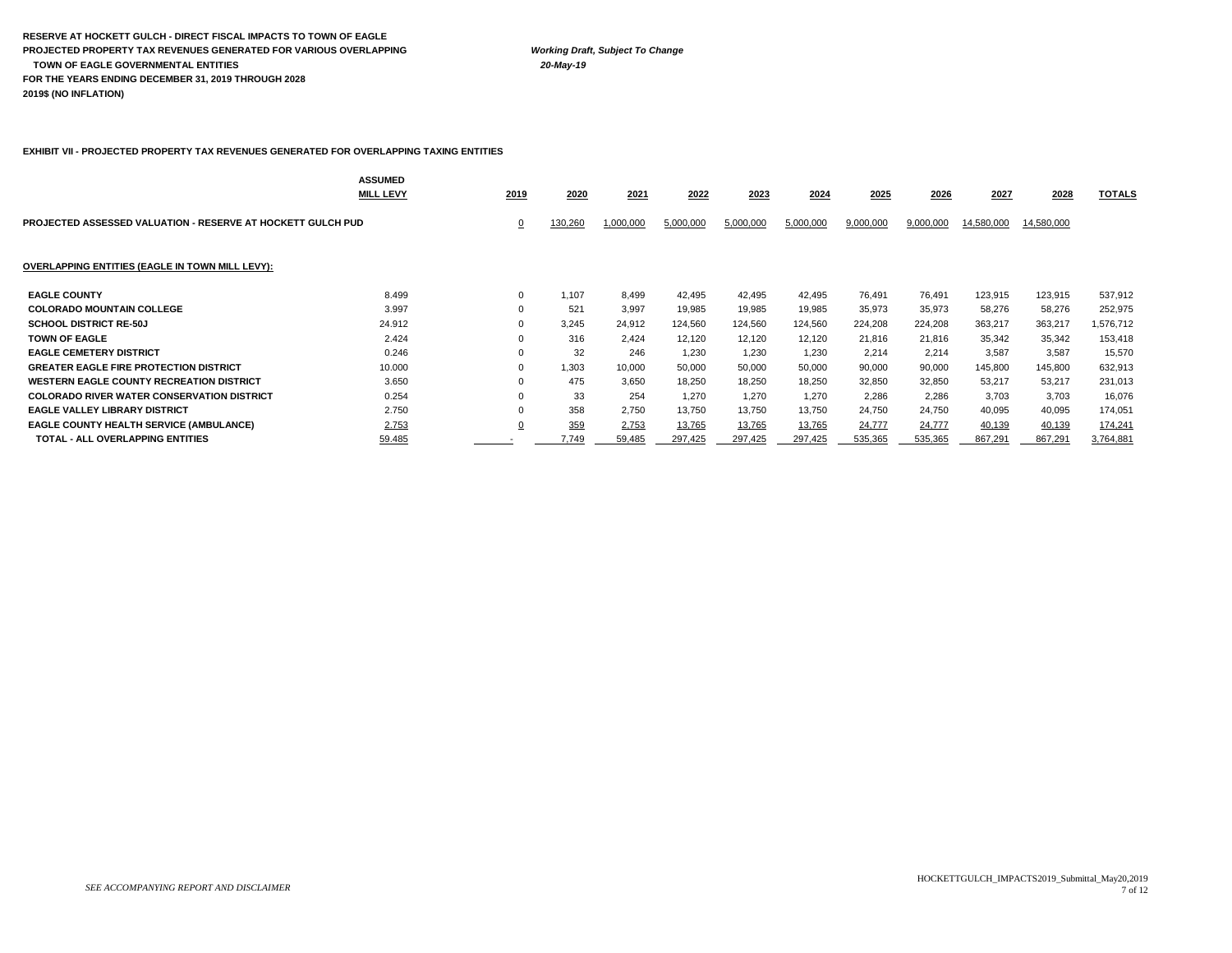#### **SCHEDULE 1**

#### **RESERVE AT HOCKETT GULCH PROJECTED ASSESSED VALUATION - BUILDOUT & LOT SALES** *Working Draft, Subject To Change* **FOR THE YEARS ENDING DECEMBER 31, 2018 THROUGH 2028** *20-May-19* **2019\$ (Uninflated)**

**BUILDOUT - INCLUDES UNIT LOT VALUES AS SHOWN BELOW:**

|                                                               | Planned  | Average  | <b>Total</b>      |                |                 |                 |                |                 |                 |                         |                |                |                 |                 |
|---------------------------------------------------------------|----------|----------|-------------------|----------------|-----------------|-----------------|----------------|-----------------|-----------------|-------------------------|----------------|----------------|-----------------|-----------------|
|                                                               | Number   | Per Unit | <b>Gross Unit</b> |                |                 |                 |                |                 |                 |                         |                |                |                 |                 |
| <b>Description of Unit</b>                                    | of Units | Price    | Volume            | 2018           | 2019            | 2020            | 2021           | 2022            | 2023            | 2024                    | 2025           | 2026           | 2027            | 2028            |
| Phase 1                                                       |          |          |                   |                |                 |                 |                |                 |                 |                         |                |                |                 |                 |
| 1 Bedroom Apartments                                          | 200      | 275,000  | 55,000,000        | $\mathbf 0$    | $\mathbf 0$     | 100             | $\mathbf 0$    | $\mathbf 0$     | 100             | $\mathbf 0$             | $\mathbf 0$    | $\mathbf 0$    | $\mathbf 0$     | $\mathbf 0$     |
| 2 Bedroom Apartments                                          | 200      | 350,000  | 70,000,000        | $\mathbf 0$    | $\mathbf 0$     | 100             | $\mathbf 0$    | $\mathbf 0$     | 100             | $\mathbf 0$             | 0              | $\mathbf 0$    | $\mathsf 0$     | $\mathbf 0$     |
| Phase 2                                                       |          |          |                   |                |                 |                 |                |                 |                 |                         |                |                |                 |                 |
| 2 Bedroom Condo/TH                                            | 50       | 375,000  | 18,750,000        | $\mathbf 0$    | $\mathbf 0$     | $\Omega$        | 0              | 0               | $\mathbf 0$     | 0                       | 50             | $\Omega$       | $\mathbf 0$     | 0               |
| 3 Bedroom Condo /TH                                           | 50       | 450,000  | 22,500,000        | $\overline{0}$ | $\overline{0}$  | $\overline{0}$  | $\overline{0}$ | $\overline{0}$  | $\underline{0}$ | $\overline{0}$          | 50             | $\overline{0}$ | $\overline{0}$  | $\overline{0}$  |
| <b>Total Project</b>                                          | 500      | 332,500  | 166,250,000       | $\overline{0}$ | $\underline{0}$ | 200             | $\overline{0}$ | $\overline{0}$  | 200             | $\underline{0}$         | 100            | $\overline{0}$ | $\underline{0}$ | $\overline{0}$  |
|                                                               |          |          |                   | $\overline{0}$ | $\pmb{0}$       | 200             | 200            | 200             | 400             | 400                     | 500            | 500            | 500             | 500             |
| Commercial Sq. Ft.                                            |          |          |                   |                |                 |                 |                |                 |                 |                         |                |                |                 |                 |
| Grocery                                                       | 15,000   | 400      | 6,000,000         | $\Omega$       | $\mathbf 0$     | $\mathbf 0$     | 0              | $\mathbf 0$     | $\mathbf 0$     | $\mathbf 0$             | 15,000         | $\Omega$       | $\mathbf 0$     | 0               |
| Retail                                                        | 10,000   | 200      | 2,000,000         | $\Omega$       | $\Omega$        | $\mathbf 0$     | $\mathbf 0$    | $\Omega$        | $\mathsf 0$     | $\mathsf 0$             | 10,000         | $\Omega$       | $\mathbf 0$     | $\mathsf 0$     |
| Restaurant                                                    | 5,000    | 200      | 1,000,000         | $\overline{0}$ | 0               | $\overline{0}$  | $\overline{0}$ | $\overline{0}$  | $\overline{0}$  | $\overline{\mathbf{0}}$ | 5,000          | $\overline{0}$ | $\underline{0}$ | $\overline{0}$  |
|                                                               | 30,000   |          | 9,000,000         | $\pmb{0}$      | 0               | $\overline{0}$  | $\overline{0}$ | $\overline{0}$  | $\overline{0}$  | $\overline{0}$          | 30,000         | 0              | $\underline{0}$ | $\underline{0}$ |
| Total Value - Entire Project                                  |          |          | 175,250,000       |                |                 |                 |                |                 |                 |                         |                |                |                 |                 |
| <b>Estimated Actual Value of Residential</b>                  |          |          |                   |                |                 |                 |                |                 |                 |                         |                |                |                 |                 |
| 1 Bedroom Apartments                                          |          |          |                   | $\Omega$       | $\mathbf 0$     | 27,500,000      | $\Omega$       | $\mathbf 0$     | 27,500,000      | $\mathbf 0$             | $\Omega$       | $\Omega$       | $\mathbf 0$     | $\Omega$        |
| 2 Bedroom Apartments                                          |          |          |                   | $\Omega$       | $\Omega$        | 35,000,000      | $\mathbf 0$    | $\Omega$        | 35,000,000      | $\Omega$                | $\mathbf 0$    | $\Omega$       | $\Omega$        | $\Omega$        |
| 2 Bedroom Condo/TH                                            |          |          |                   | $\Omega$       | $\mathbf 0$     | $\Omega$        | $\Omega$       | $\Omega$        | $\mathbf 0$     | $\Omega$                | 18,750,000     | $\Omega$       | $\mathbf 0$     | $\mathbf 0$     |
| 3 Bedroom Condo /TH                                           |          |          |                   | $\overline{0}$ | 0               | $\mathbf 0$     | $\pmb{0}$      | $\mathbf 0$     | 0               | 0                       | 22,500,000     | 0              | $\pmb{0}$       | $\overline{0}$  |
| <b>Total Incremental Estimate Actual Value of Residential</b> |          |          |                   | $\overline{0}$ | $\underline{0}$ | 62,500,000      | 0              | $\mathbf 0$     | 62,500,000      | 0                       | 41,250,000     | $\overline{0}$ | 0               | $\overline{0}$  |
| <b>Total Cumulative Estimate Actual Value of Residential</b>  |          |          |                   | $\overline{0}$ | $\Omega$        | 62,500,000      | 62,500,000     | 62,500,000      | 125,000,000     | 125,000,000             | 166,250,000    | 166,250,000    | 166,250,000     | 166,250,000     |
| <b>Estimated Actual Value of Commercial</b>                   |          |          |                   |                |                 |                 |                |                 |                 |                         |                |                |                 |                 |
| Grocery                                                       |          |          |                   | $\Omega$       | $\Omega$        | $\Omega$        | $\mathbf 0$    | $\Omega$        | $\mathbf 0$     | $\mathbf 0$             | 6,000,000      | $\Omega$       | $\Omega$        | $\mathbf 0$     |
| Retail                                                        |          |          |                   | $\Omega$       | $\Omega$        | $\Omega$        | $\mathbf 0$    | $\Omega$        | $\mathbf 0$     | $\Omega$                | 2,000,000      | $\mathbf 0$    | $\Omega$        | $\mathbf 0$     |
| Restaurant                                                    |          |          |                   | $\overline{0}$ | 0               | $\Omega$        | $\overline{0}$ | $\Omega$        | $\overline{0}$  | $\overline{0}$          | 1,000,000      | <u>0</u>       | $\overline{0}$  | $\overline{0}$  |
| <b>Total Incremental Estimate Actual Value of Commercial</b>  |          |          |                   | $\overline{0}$ | $\mathbf 0$     | $\underline{0}$ | $\overline{0}$ | $\underline{0}$ | $\underline{0}$ | $\Omega$                | 9,000,000      | $\overline{0}$ | $\mathbf 0$     | $\Omega$        |
| <b>Total Cumulativel Estimate Actual Value of Commercial</b>  |          |          |                   | $\mathbf 0$    | $\Omega$        | $\underline{0}$ | $\overline{0}$ | $\overline{0}$  | $\overline{0}$  | $\Omega$                | 9,000,000      | 9,000,000      | 9,000,000       | 9,000,000       |
| <b>Estimate Assessed Value (Cumulative)</b>                   |          |          |                   |                |                 |                 |                |                 |                 |                         |                |                |                 |                 |
| Estimated Assessed Value Of Vacant Land @ 29%                 |          |          |                   | 130,260        | 1,000,000       | 500,000         | 500,000        | 500,000         | $\overline{0}$  | 0                       | $\overline{0}$ | $\overline{0}$ | $\underline{0}$ | $\overline{0}$  |
| Estimated Assessed Value Of Residential Product @ 7.20%       |          |          |                   | $\overline{0}$ | $\overline{0}$  | 4,500,000       | 4,500,000      | 4,500,000       | 9,000,000       | 9,000,000               | 11,970,000     | 11,970,000     | 11,970,000      | 11,970,000      |
| Estimated Assessed Value Of Commercial Property @ 29%         |          |          |                   | $\mathbf 0$    | $\mathbf 0$     | $\mathbf 0$     | $\pmb{0}$      | $\mathbf 0$     | $\overline{0}$  | 0                       | 2,610,000      | 2,610,000      | 2,610,000       | 2,610,000       |
| Total Estimated Assessed Value Of Vacant Land, Comm. & Resid. |          |          |                   | 130,260        | 1,000,000       | 5,000,000       | 5,000,000      | 5,000,000       | 9,000,000       | 9,000,000               | 14,580,000     | 14,580,000     | 14,580,000      | 14,580,000      |
|                                                               |          |          |                   |                |                 |                 |                |                 |                 |                         |                |                |                 |                 |
| <b>TOE Mill Levy</b><br>2.424                                 |          |          |                   | 316            | 2,424           | 12,120          | 12,120         | 12,120          | 21,816          | 21,816                  | 35,342         | 35,342         | 35,342          | 35,342          |
| TOE Mill Levy - WW<br>0                                       |          |          |                   | $\overline{0}$ | 0               | $\mathbf 0$     | 0              | 0               | $\overline{0}$  | $\pmb{0}$               | 0              | 0              | 0               | 0               |
| 2.424                                                         |          |          |                   | 316            | 2,424           | 12,120          | 12,120         | 12,120          | 21,816          | 21,816                  | 35,342         | 35,342         | 35,342          | 35,342          |
| <b>Year Assessed Valuation Certified</b>                      |          |          |                   | 2019           | 2020            | 2021            | 2022           | 2023            | 2024            | 2025                    | 2026           | 2027           | 2028            | 2029            |
| <b>Year Taxes Received</b>                                    |          |          |                   | 2020           | 2021            | 2022            | 2023           | 2024            | 2025            | 2026                    | 2027           | 2028           | 2029            | 2030            |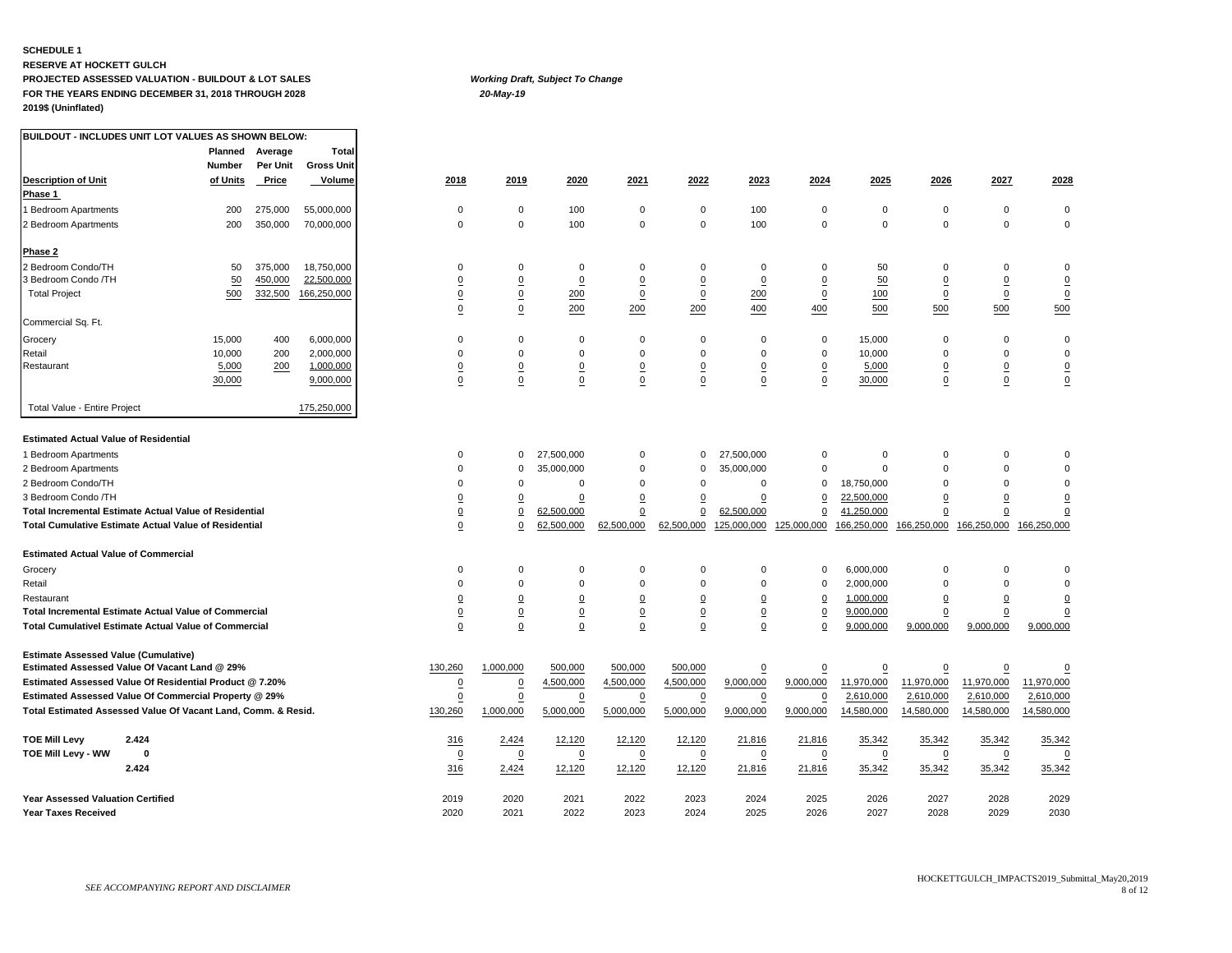| <b>SCHEDULE 2</b><br>RESERVE AT HOCKETT GULCH - DIRECT FISCAL IMPACTS TO TOWN OF EAGLE<br>PROJECTED TOWN OF EAGLE 4.5% SALES AND USE TAXES                                 |                         | 20-May-19               | <b>Working Draft, Subject To Change</b> |                |                |                |                |                 |                |                |               |
|----------------------------------------------------------------------------------------------------------------------------------------------------------------------------|-------------------------|-------------------------|-----------------------------------------|----------------|----------------|----------------|----------------|-----------------|----------------|----------------|---------------|
| FOR THE YEARS ENDING DECEMBER 31, 2019 THROUGH 2028                                                                                                                        |                         |                         |                                         |                |                |                |                |                 |                |                |               |
| 2019\$ (Uninflated)                                                                                                                                                        | 2019                    | 2020                    | 2021                                    | 2022           | 2023           | 2024           | 2025           | 2026            | 2027           | 2028           | <b>TOTALS</b> |
| Projected Cumulative Households Completed (Occupied 1 year after completion)                                                                                               | $\overline{0}$          | $\overline{0}$          | 200                                     | 200            | 200            | 400            | 400            | 500             | 500            | 500            | 500           |
| <b>Projected Households:</b>                                                                                                                                               |                         |                         |                                         |                |                |                |                |                 |                |                |               |
| Assumed Average Number of Residents per Household                                                                                                                          | 1.80                    | 1.80                    | 1.80                                    | 1.80           | 1.80           | 1.80           | 1.80           | 1.80            | 1.80           | 1.80           |               |
| Assumed Number of Residents                                                                                                                                                | $\pmb{0}$               | 0                       | 360                                     | 360            | 360            | 720            | 720            | 900             | 900            | 900            | 900           |
| Allocation of Types of Households:                                                                                                                                         |                         |                         |                                         |                |                |                |                |                 |                |                |               |
| Assumed Percentage of Households Occupied for Full Year                                                                                                                    | 100.00%                 | 100.00%                 | 100.00%                                 | 100.00%        | 100.00%        | 100.00%        | 100.00%        | 100.00%         | 100.00%        | 100.00%        |               |
| Assumed Percentage of Households Occupied for Half Year                                                                                                                    | 0.00%                   | 0.00%                   | 0.00%                                   | 0.00%          | 0.00%          | 0.00%          | 0.00%          | 0.00%           | 0.00%          | 0.00%          |               |
| Assumed Percentage of Households Occupied for One Month                                                                                                                    | 0.00%                   | 0.00%                   | 0.00%                                   | 0.00%          | 0.00%          | 0.00%          | 0.00%          | 0.00%           | 0.00%          | 0.00%          |               |
| Assumed Number of Households Occupied for Full Year                                                                                                                        | $\underline{0}$         | $\overline{0}$          | <u>200</u>                              | 200            | 200            | 400            | 400            | 500             | 500            | 500            | 500           |
| Assumed Number of Households Occupied for Half Year                                                                                                                        | $\overline{0}$          | $\mathbf 0$             | $\Omega$                                | $\Omega$       | $\Omega$       | $\Omega$       | $\mathbf 0$    | $\Omega$        | $\overline{0}$ | $\overline{0}$ | $\Omega$      |
| Assumed Number of Households Occupied for One Month                                                                                                                        | $\pmb{0}$               | 0                       | $\overline{0}$                          | $\overline{0}$ | $\overline{0}$ | $\overline{0}$ | $\overline{0}$ | $\overline{0}$  | 0              | $\overline{0}$ | $\mathsf 0$   |
| Assumed Total Number of Households                                                                                                                                         | $\underline{0}$         | $\overline{0}$          | 200                                     | 200            | 200            | 400            | 400            | 500             | 500            | 500            | 500           |
| Assumed Total Number of Full Year Equiv. Households                                                                                                                        | 0                       | $\mathbf 0$             | 200                                     | 200            | 200            | 400            | 400            | 500             | 500            | 500            | 500           |
| Projected Town of Eagle Taxable Sales Generated From Groceries/Residential Utilities/Other (liquor, sundries, hardware and materials, clothing, gifts, restaurants, etc.): |                         |                         |                                         |                |                |                |                |                 |                |                |               |
| Assumed Annual Taxable Sales for Households Occupied for Full Year (1)                                                                                                     | 20,098                  | 20,098                  | 20,098                                  | 20,098         | 20,098         | 20,098         | 20,098         | 20,098          | 20,098         | 20,098         |               |
| Assumed Annual Taxable Sales for Households Occupied for Half Year                                                                                                         | 10,049                  | 10,049                  | 10,049                                  | 10,049         | 10,049         | 10,049         | 10,049         | 10,049          | 10,049         | 10,049         |               |
| Assumed Annual Taxable Sales for Households Occupied for One Year                                                                                                          | 1,675                   | 1,675                   | 1,675                                   | 1,675          | 1,675          | 1,675          | 1,675          | 1,675           | 1,675          | 1,675          |               |
| Projected Annual Taxable Sales Generated From Groceries/Residential Utilities/Other (liquor, sundries, hardware and materials, clothing, gifts, etc.):                     |                         |                         |                                         |                |                |                |                |                 |                |                |               |
| Projected Annual Taxable Sales for Households Occupied for Full Year                                                                                                       | 0                       | $\mathbf 0$             | 4,019,600                               | 4,019,600      | 4,019,600      | 8,039,200      | 8,039,200      | 10,049,000      | 10,049,000     | 10,049,000     | 58,284,200    |
| Projected Annual Taxable Sales for Households Occupied for Half Year                                                                                                       | $\Omega$                | $\Omega$                | $\mathbf 0$                             | $\mathbf 0$    | $\mathbf 0$    | $\mathbf 0$    | $\mathbf 0$    | $\mathbf 0$     | $\Omega$       | $\overline{0}$ | $\Omega$      |
| Projected Annual Taxable Sales for Households Occupied for One Year                                                                                                        | $\underline{0}$         | $\overline{0}$          | $\mathbf 0$                             | 0              | $\pmb{0}$      | $\Omega$       | $\overline{0}$ | $\overline{0}$  | $\pmb{0}$      | $\Omega$       | $\Omega$      |
| Projected Annual Sales from All Households - (Groceries/Utilities/Other)                                                                                                   | $\mathbf 0$             | $\mathbf 0$             | 4,019,600                               | 4,019,600      | 4,019,600      | 8,039,200      | 8,039,200      | 10,049,000      | 10,049,000     | 10,049,000     | 58,284,200    |
| Projected 4.5% Town of Eagle Sales Tax Revenues from Groceries/Utilities/Other:                                                                                            |                         |                         |                                         |                |                |                |                |                 |                |                |               |
| Projected 4.5% Sales Tax Revenues for Households Occupied for Full Year                                                                                                    | $\mathbf 0$             | $\Omega$                | 180,882                                 | 180,882        | 180,882        | 361,764        | 361,764        | 452,205         | 452,205        | 452,205        | 2,622,789     |
| Projected 4.5% Sales Tax Revenues for Households Occupied for Half Year                                                                                                    | $\Omega$                | $\mathbf 0$             | $\mathbf 0$                             | $\mathbf 0$    | $\mathbf 0$    | $\mathbf 0$    | $\mathbf 0$    | $\mathbf 0$     | $\Omega$       | $\mathbf 0$    | $\Omega$      |
| Projected 4.5% Sales Tax Revenues Households Occupied for One Year                                                                                                         | $\underline{0}$         | $\underline{0}$         | $\Omega$                                | $\overline{0}$ | $\overline{0}$ | $\mathbf 0$    | $\overline{0}$ | $\Omega$        | $\overline{0}$ | $\overline{0}$ |               |
| Projected 4.5% Sales Tax Revenues from Groc./Util./Other - All Residents                                                                                                   | $\overline{0}$          | $\mathbf 0$             | 180,882                                 | 180,882        | 180,882        | 361,764        | 361,764        | 452,205         | 452,205        | 452,205        | 2,622,789     |
| Projected 4.0% Sales Tax Revenues from Hockett Gulch to General Fund                                                                                                       | $\overline{\mathbf{0}}$ | $\pmb{0}$               | 160,784                                 | 160,784        | 160,784        | 321,568        | 321,568        | 401,960         | 401,960        | 401,960        | 2,331,368     |
| Projected .5% Sales Tax Revenues from Hockett Gulch to Sales Tax Capital Imp. Fund                                                                                         | $\overline{\mathbf{0}}$ | $\overline{\mathbf{0}}$ | 20,098                                  | 20,098         | 20,098         | 40,196         | 40,196         | 50,245          | 50,245         | 50,245         | 291,421       |
| Projected 4% Town of Eagle Use Tax Revenues from Construction Materials:                                                                                                   |                         |                         |                                         |                |                |                |                |                 |                |                |               |
| Projected Building Permit Value @ \$332,500 Average Bldg. Permit                                                                                                           | $\overline{0}$          | 66,500,000              | $\overline{0}$                          | $\Omega$       | 66,500,000     | 0              | 33,250,000     | $\Omega$        | $\overline{0}$ | $\Omega$       | 166,250,000   |
| Assumed Cost of Construction Materials @ 50% of Bldg. Permit Value                                                                                                         | $\pmb{0}$               | 33,250,000              | $\overline{0}$                          | 0              | 33,250,000     | 0              | 16,625,000     | $\overline{0}$  | $\overline{0}$ | $\Omega$       | 83,125,000    |
| Projected Non-Residential Value Constructed                                                                                                                                | 0                       | $\mathbf 0$             | $\overline{0}$                          | $\overline{0}$ | $\mathbf 0$    | $\Omega$       | 12,000,000     | $\underline{0}$ | $\mathbf 0$    | $\Omega$       | 12,000,000    |
| Assumed Cost of Construction Materials - Commercial @ 33%                                                                                                                  | $\overline{0}$          | 0                       | $\overline{0}$                          | $\overline{0}$ | 0              | $\Omega$       | 3,960,000      | $\overline{0}$  | $\Omega$       | $\overline{0}$ | 3,960,000     |
| Projected 4% Use Tax Construction Materials - Residential                                                                                                                  | 0                       | 1,330,000               | $\overline{0}$                          | 0              | 1,330,000      | $\Omega$       | 665,000        | 0               | 0              | $\overline{0}$ | 3,325,000     |
| Projected 4% Use Tax Construction Materials - Non-Residential                                                                                                              | $\overline{0}$          |                         | $\overline{0}$                          | $\overline{0}$ | 0              | $\mathbf 0$    | 158,400        | 0               | $\mathbf 0$    | $\Omega$       | 158,400       |
| <b>Projected 4% Use Tax Revenues from Construction Materials</b>                                                                                                           | $\Omega$                | 1.330.000               | $\Omega$                                | $\Omega$       | 1.330.000      | $\mathbf 0$    | 823,400        | $\mathbf 0$     | $\Omega$       | $\mathbf 0$    | 3,483,400     |

Note 1: The \$20,098 per household expenditure was estimated as follows: \$92,452,289 budgeted year 2018 taxable sales divided by 2,300 current Town of Eagle households = \$40,197 per household divided by two = \$20,098 sales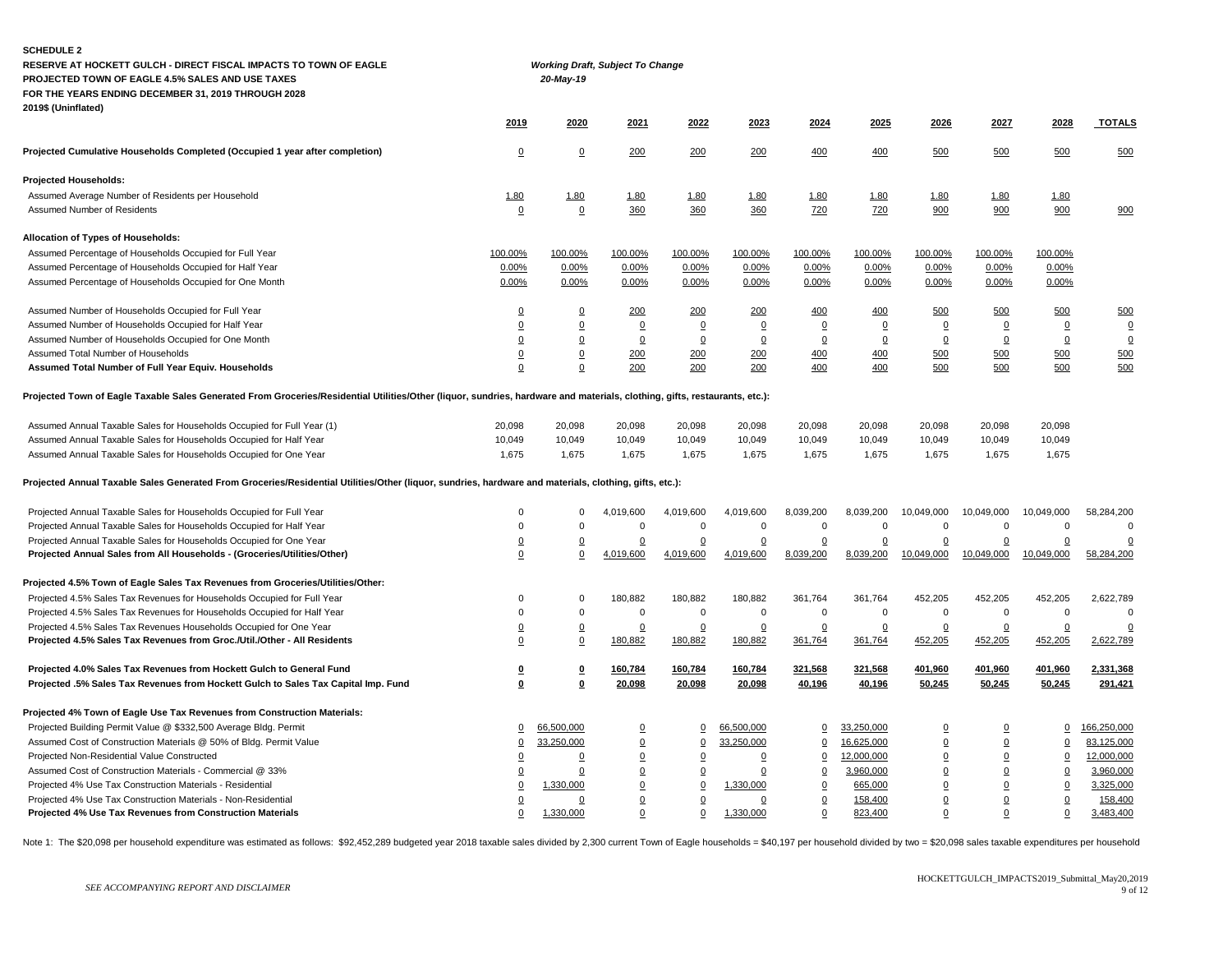### **SCHEDULE 3**

| RESERVE AT HOCKETT GULCH - DIRECT FISCAL IMPACTS TO TOWN OF EAGLE                                  |                |                                         |                |                |            |                |            |                |                |                |               |
|----------------------------------------------------------------------------------------------------|----------------|-----------------------------------------|----------------|----------------|------------|----------------|------------|----------------|----------------|----------------|---------------|
| PROJECTED WATER AND SEWER TAP FEE AND USER FEE REVENUES                                            |                | <b>Working Draft, Subject To Change</b> |                |                |            |                |            |                |                |                |               |
| FOR THE YEARS ENDING DECEMBER 31, 2019 THROUGH 2028                                                |                | 20-May-19                               |                |                |            |                |            |                |                |                |               |
| 2019\$ (NO INFLATION)                                                                              |                |                                         |                |                |            |                |            |                |                |                |               |
|                                                                                                    | 2019           | 2020                                    | 2021           | 2022           | 2023       | 2024           | 2025       | 2026           | 2027           | 2028           | <b>TOTALS</b> |
| Total Projec. Number of Incremental EQR's per Developer and Town Code (incl 15 EQR for commercial) | 0.00           | 395.00                                  | 0.00           | 0.00           | 0.00       | 0.00           | 0.00       | 0.00           | 0.00           | 0.00           | 395.00        |
| Projec. Number of Incremental EQR's online for full year (1 dwelling unit = .76 EQR)               | 0.0            | 152.0                                   | 0.0            | 0.0            | 152.0      | 0.0            | 91.0       | 0.0            | 0.0            | 0.0            | 395.0         |
| Less non potable credit (total $IRR = 35.7$ )                                                      | 0.0            | (14.3)                                  | 0.0            | 0.0            | (14.3)     | 0.0            | (7.1)      | 0.0            | 0.0            | 0.0            | (35.7)        |
| Net Number Incremental EQR's for Water and Sewer PIF                                               | 0.0            | 137.7                                   | 0.0            | 0.0            | 137.7      | 0.0            | 83.9       | 0.0            | 0.0            | 0.0            | 359.3         |
| Projected Water Plant Investment Fee Revenues:                                                     |                |                                         |                |                |            |                |            |                |                |                |               |
| Assumed Average Rate per EQR per Town of Eagle (paid at permit)                                    | 9,258          | 10,647                                  | 12,244         | 14,080         | 14,503     | 14,938         | 15,386     | 15,847         | 16,323         | 16,813         |               |
| Total Projected Water Plant Investment Fee Revenues                                                | $\overline{0}$ | 1,466,264                               | $\overline{0}$ | $\Omega$       | 1,997,308  |                | 1,290,260  | $\overline{0}$ | $\overline{0}$ | $\overline{0}$ | 4,753,831     |
| Less credit for 15 deed restricted EQR's                                                           | $\overline{0}$ | (163, 959)                              | $\overline{0}$ | $\overline{0}$ | (223, 341) | $\Omega$       | (115, 394) | $\overline{0}$ | $\overline{0}$ | $\overline{0}$ | (502, 694)    |
| Total Projected Water Plant Investment Fee Revenues                                                | $\mathbf 0$    | 1,302,304                               | $\Omega$       | 0              | 1,773,966  | $\mathbf 0$    | 1,174,866  | $\overline{0}$ | $\pmb{0}$      | $\mathsf 0$    | 4,251,137     |
| Projected Sewer Plant Investment Fee Revenues:                                                     |                |                                         |                |                |            |                |            |                |                |                |               |
| Assumed Average Rate per EQR of Eagle (paid at permit)                                             | 10,000         | 10,000                                  | 10,000         | 10,000         | 10,000     | 10,000         | 10,000     | 10,000         | 10,000         | 10,000         |               |
| Total Projected Sewer Plant Investment Fee Revenues                                                | $\overline{0}$ | 1,377,200                               | $\overline{0}$ | $\overline{0}$ | 1,377,200  | $\overline{0}$ | 838,600    | 0              | $\overline{0}$ | $\mathbf 0$    | 3,593,000     |
| <b>Total Projected Sewer Plant Investment Fee Revenues</b>                                         | $\mathbf 0$    | 1.377.200                               | $\Omega$       | $\Omega$       | 1.377.200  | 0              | 838,600    | $\overline{0}$ | 0              | $\Omega$       | 3.593.000     |
| Projected Water User Fee Revenues:                                                                 |                |                                         |                |                |            |                |            |                |                |                |               |
| Assumed Average Annual Rate per dwelling unit (\$35.29/Month/Ave. for 1,000 gallons)               | 423.48         | 423.48                                  | 423.48         | 423.48         | 423.48     | 423.48         | 423.48     | 423.48         | 423.48         | 423.48         |               |
| Additional Usage Fee per 0 - 6,000 gallons (3% increases)                                          | 1.50           | 1.55                                    | 1.59           | 1.64           | 1.69       | 1.74           | 1.79       | 1.84           | 1.90           | 1.96           |               |
| Additional Annual Usage Fee Revenues at average 3,000 gallons used per unit                        | 54.00          | 55.62                                   | 57.29          | 59.01          | 60.78      | 62.60          | 64.48      | 66.41          | 68.41          | 70.46          |               |
| Assumed Average Annual Surcharge per EQR (\$12.50/Month Average Usage)                             | 150.00         | 154.50                                  | 159.14         | 163.91         | 168.83     | 173.89         | 179.11     | 184.48         | 190.02         | 195.72         |               |
| <b>Total Projected Water User Fee Revenues</b>                                                     | $\mathbf 0$    |                                         | 127,981        | 129,279        | 130,617    | 263,989        | 266,827    | 337,187        | 340,951        | 344,827        | 344,827       |
| Projected Sewer User Fee Revenues:                                                                 |                |                                         |                |                |            |                |            |                |                |                |               |
| Assumed Average Annual Rate per dwelling unit (\$56.02/Month)                                      | 672            | 672                                     | 672            | 672            | 672        | 672            | 672        | 672            | 672            | 672            |               |
| <b>Total Projected Sewer User Fee Revenues</b>                                                     | $\mathbf 0$    | $\Omega$                                | 134.448        | 134.448        | 134,448    | 268,896        | 268,896    | 336,120        | 336,120        | 336.120        | 1,949,496     |
| <b>Projected Water Dedicatation Fees</b>                                                           |                |                                         |                |                |            |                |            |                |                |                |               |
| Assumed Average Rate per EQR per Town of Eagle (paid at permit)                                    | 3,500          | 3,500                                   | 3,500          | 3,500          | 3,500      | 3,500          | 3,500      | 3,500          | 3,500          | 3,500          |               |
| <b>Total Projected Water Dedication Fees</b>                                                       | $\Omega$       | 174.020                                 | $\Omega$       | $\Omega$       | 482.020    |                | 293.510    | $\Omega$       | $\Omega$       | $\Omega$       | 949,550       |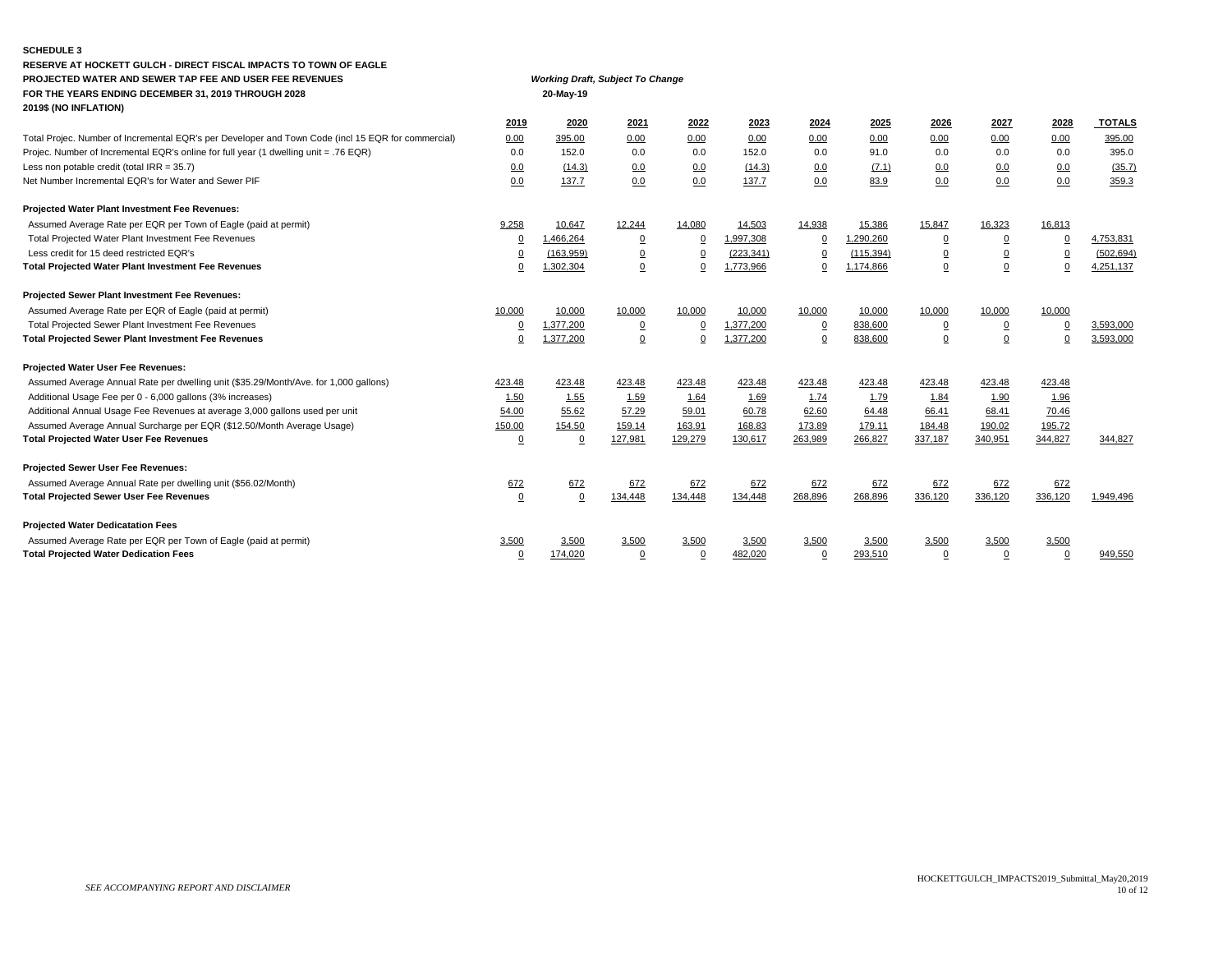| <b>SCHEDULE 4</b>                                                 |                                               |                |                |          |          |          |          |                |                |          |               |  |
|-------------------------------------------------------------------|-----------------------------------------------|----------------|----------------|----------|----------|----------|----------|----------------|----------------|----------|---------------|--|
| RESERVE AT HOCKETT GULCH - DIRECT FISCAL IMPACTS TO TOWN OF EAGLE |                                               |                |                |          |          |          |          |                |                |          |               |  |
| PROJECTED STREET IMPACT FEE REVENUES                              | Working Draft, Subject To Change<br>20-May-19 |                |                |          |          |          |          |                |                |          |               |  |
| <b>PROJECTED FIRE IMPACT FEES</b>                                 |                                               |                |                |          |          |          |          |                |                |          |               |  |
| FOR THE YEARS ENDING DECEMBER 31, 2019 THROUGH 2028               |                                               |                |                |          |          |          |          |                |                |          |               |  |
| 2019\$ (NO INFLATION)                                             |                                               |                |                |          |          |          |          |                |                |          |               |  |
| <b>Projected Grand Avenue Street Improvement Fees</b>             | 2019                                          | 2020           | 2021           | 2022     | 2023     | 2024     | 2025     | 2026           | 2027           | 2028     | <b>TOTALS</b> |  |
| Assumed Average Rate per EQR of Eagle (paid at permit)            | 3,500                                         | 3,500          | 3,500          | 3,500    | 3,500    | 3,500    | 3,500    | 3,500          | 3,500          | 3,500    |               |  |
| <b>Total Projected Grand Avenue Street Improvement Fees</b>       | $\Omega$                                      | 174,020        | $\overline{0}$ | - 0      | 482,020  | $\Omega$ | 293,510  | $\Omega$       | $\overline{0}$ | $\Omega$ | 949,550       |  |
| Projected Street Impact Fee Revenues (paid at permit):            |                                               |                |                |          |          |          |          |                |                |          |               |  |
| Assumed Average Rate per DU - Multi Family Residential            | 646.00                                        | 646.00         | 646.00         | 646.00   | 646.00   | 646.00   | 646.00   | 646.00         | 646.00         | 646.00   |               |  |
| Assumed Average Rate per 1,000 SF - Commercial                    | 1,016.00                                      | 1,016.00       | 1,016.00       | 1,016.00 | 1,016.00 | 1,016.00 | 1,016.00 | 1,016.00       | 1,016.00       | 1,016.00 |               |  |
| Assumed Average Rate per 1,000 SF - Sit Down Restaurant           | 3,613.00                                      | 3,613.00       | 3,613.00       | 3,613.00 | 3,613.00 | 3,613.00 | 3,613.00 | 3,613.00       | 3,613.00       | 3,613.00 |               |  |
| Projected Street Improvement Fee Revenues                         | 129,200                                       | $\overline{0}$ |                | 129,200  | $\Omega$ | 108,065  |          |                |                | $\Omega$ | 366,465       |  |
| Projected Public Safety Impact Fee (paid at permit)               |                                               |                |                |          |          |          |          |                |                |          |               |  |
| Assumed Average Rate per DU                                       | 1,319.00                                      | 1,319.00       | 1,319.00       | 1,319.00 | 1,319.00 | 1,319.00 | 1,319.00 | 1,319.00       | 1,319.00       | 1,319.00 |               |  |
| Assumed Average Rate per 1 SF - Commercial                        | 0.31                                          | 0.31           | 0.31           | 0.31     | 0.31     | 0.31     | 0.31     | 0.31           | 0.31           | 0.31     |               |  |
| <b>Projected Public Safety Impact Fee Revenues</b>                | $\Omega$                                      | 263,800        | $\overline{0}$ | $\Omega$ | 263,800  | 0        | 141,200  | $\overline{0}$ | $\overline{0}$ | $\Omega$ | 668,800       |  |
| Projected Fire Impact Fee Revenues (paid at permit):              |                                               |                |                |          |          |          |          |                |                |          |               |  |
| Assumed Average Rate per MF DU - Residential                      | 806.40                                        | 806.40         | 806.40         | 806.40   | 806.40   | 806.40   | 806.40   | 806.40         | 806.40         | 806.40   |               |  |
| Assumed Average Rate per 1,000 SF - Commercial                    | 711.20                                        | 711.20         | 711.20         | 711.20   | 711.20   | 711.20   | 711.20   | 711.20         | 711.20         | 711.20   |               |  |
| <b>Projected Fire Impact Fee Revenues</b>                         | 161,280                                       | 0              |                | 161,280  | 0        | 101,976  |          |                |                | 0        | 424,536       |  |